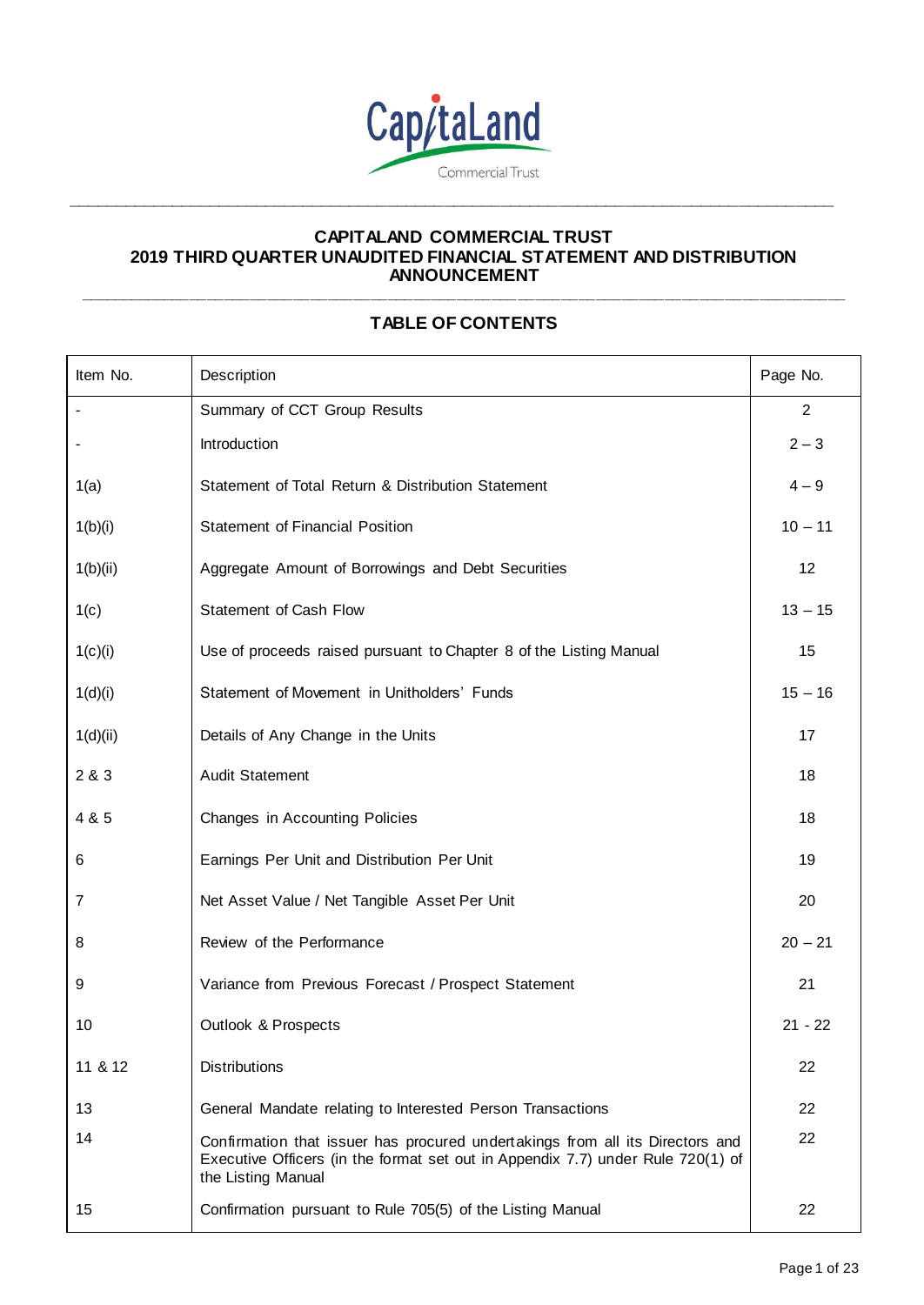## **SUMMARY OF CCT GROUP RESULTS**

|                                       | <b>Notes</b> | 3Q 2019 | 3Q 2018 | Change<br>% |         | YTD Sep 2019   YTD Sep 2018 | Change<br>% |
|---------------------------------------|--------------|---------|---------|-------------|---------|-----------------------------|-------------|
| Gross Revenue (S\$'000)               |              | 103,804 | 100,510 | 3.3         | 304,551 | 294,943                     | 3.3         |
| Net Property Income (S\$'000)         |              | 81,144  | 80,397  | 0.9         | 239,329 | 235,343                     | 1.7         |
| Distributable Income (S\$'000)        |              | 84,829  | 82,685  | 2.6         | 249,987 | 238,674                     | 4.7         |
| Distribution Per Unit ("DPU") (cents) | っ            | 2.20    | 2.20    | ٠           | 6.60    | 6.48                        | 1.9         |

Notes:

- (1) Distributable income includes tax-exempt income of S\$3.9 million in 3Q 2019 and S\$11.1 million for YTD Sep 2019 (3Q 2018 and YTD Sep 2018: S\$3.9 million and S\$4.6 million respectively).
- (2) 3Q 2019 DPU was 2.20 cents, comprising (a) an advanced distribution of 0.62 cents from 1 July 2019 to 28 July 2019, computed on 3,749.8 million CCT units ("Units"); and (b) 1.58 cents from 29 July 2019 to 30 September 2019 computed on 3,857.1 million Units, following the issuance on 29 July 2019 of 105.0 million Units in relation to the equity placement ("Equity Placement") and the issuance on 26 September 2019 of 1.8 million Units for the acquisition fees for Main Airport Center.

DPU for YTD Sep 2019 was 6.60 cents, comprising 1H 2019 DPU of 4.40 cents and 3Q 2019 DPU of 2.20 cents.

## **INTRODUCTION**

CapitaLand Commercial Trust ("CCT") was established pursuant to a trust deed dated 6 February 2004 (as amended) executed between CapitaLand Commercial Trust Management Limited, as manager of CCT (the "Manager") and HSBC Institutional Trust Services (Singapore) Limited, as trustee of CCT (the "CCT Trustee").

As at 30 September 2019, CCT's property portfolio comprises:

- (1) Capital Tower;
- (2) Six Battery Road;
- (3) 21 Collyer Quay;
- (4) CapitaGreen, held through wholly owned MSO Trust;
- (5) Asia Square Tower 2 ("AST2"), held through wholly owned subsidiary Asia Square Tower 2 Pte. Ltd. ("AST2 Co."), which is in turn held by MVKimi (BVI) Limited (collectively referred to as "AST2 Group");
- (6) Raffles City Singapore, held through CCT's 60.0% interest in RCS Trust;
- (7) One George Street, held through CCT's 50.0% interest in One George Street LLP ("OGS LLP");
- (8) CapitaSpring, a property under development, held through CCT's 45.0% interest in Glory Office Trust ("GOT") and Glory SR Trust ("GSRT");
- (9) Gallileo, an office building in Frankfurt, Germany, held through CCT's 94.9% interest in Gallileo Property S.a.r.l. ("Gallileo Co."), which is in turn held by special purpose vehicles CCT Galaxy Two Pte. Ltd. and CCT Galaxy One Pte. Ltd. (collectively referred to as "Gallileo Group"); and
- (10) Main Airport Center ("MAC"), held through CCT's 94.9% interest in MAC Property Company B.V. and MAC Car Park Company B.V. (collectively referred to as "MAC Companies."), which is in turn held by special purpose vehicle, CCT Mercury One Pte. Ltd., (MAC Companies and CCT Mercury One Pte. Ltd. is collectively referred to as "MAC Group").

CCT also owns approximately 10.9% of MRCB-Quill REIT ("MQREIT"), a commercial real estate investment trust listed in Malaysia.

On 1 April 2019, Bugis Village was returned to the State and CCT received a compensation sum of S\$40.7 million. Concurrently, CCT signed a one-year master lease agreement with Singapore Land Authority ("SLA") with effect from 1 April 2019.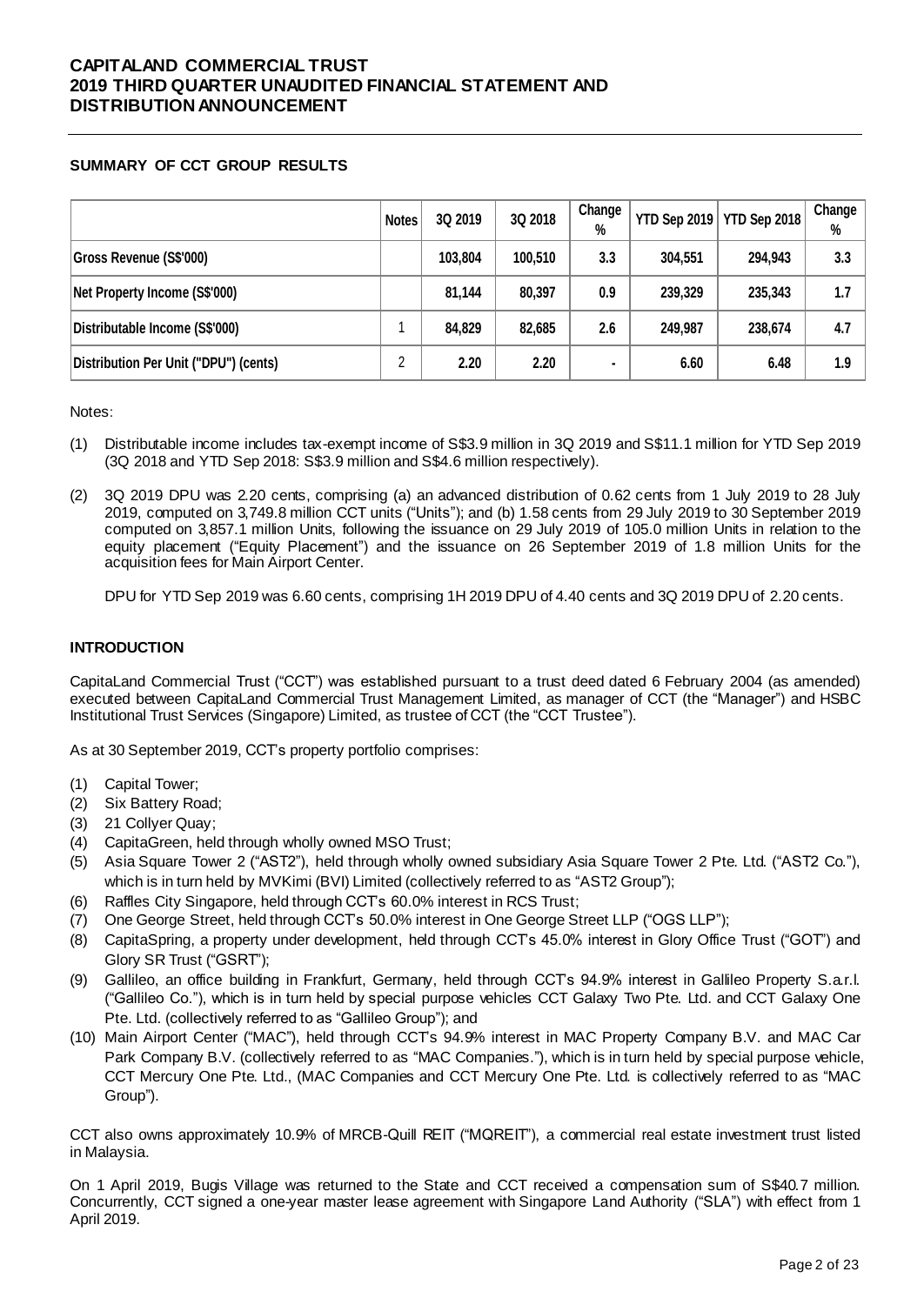On 17 July 2019, CCT announced the following:

- That it had entered into an agreement to acquire a 94.9% interest in MAC from CapitaLand Limited and Lum Chang Holdings Limited. CapitaLand Limited will continue to hold a 5.1% interest in MAC.
- That it had signed a seven-year lease, commencing in early 2Q 2021 with WeWork Singapore Pte. Ltd. for the entire building of 21 Collyer Quay, with fit-out period prior to the lease commencement. The building is currently occupied by The Hongkong and Shanghai Banking Corporation Limited until April 2020. The Manager plans to use the transitional downtime to upgrade the building at an approximate cost of S\$45 million.
- That CCT will undertake an approximately S\$35 million asset enhancement of Six Battery Road upon the expiry of Standard Chartered Bank's lease at the end of January 2020. Standard Chartered Bank will remain an anchor tenant and continue to lease office space and house their flagship branch at Six Battery Road. The main office tower, which was last upgraded in 2013, will remain operational for the duration of the asset enhancement.

On 29 July 2019, 105,012,000 Units were issued at S\$2.095 per Unit in relation to the Equity Placement.

On 17 September 2019, CCT announced the completion of the acquisition of MAC.

On 26 September 2019, 1,787,384 Units were issued to the Manager for acquisition fees relating to the acquisition of MAC.

On 7 October 2019, MSO Trust (holds CapitaGreen) pre-paid S\$180.0 million secured bank borrowings at the rate of 3.04% per annum. Consequently, the security over CapitaGreen was discharged. On the same day, MAC Companies obtained EUR 121.9 million (100% basis) seven-year secured bank borrowings at a fixed rate of 0.75% per annum and CCT drawn down an additional EUR 3.7 million (S\$5.6 million) of seven-year unsecured bank borrowings at a fixed rate of 0.88% per annum.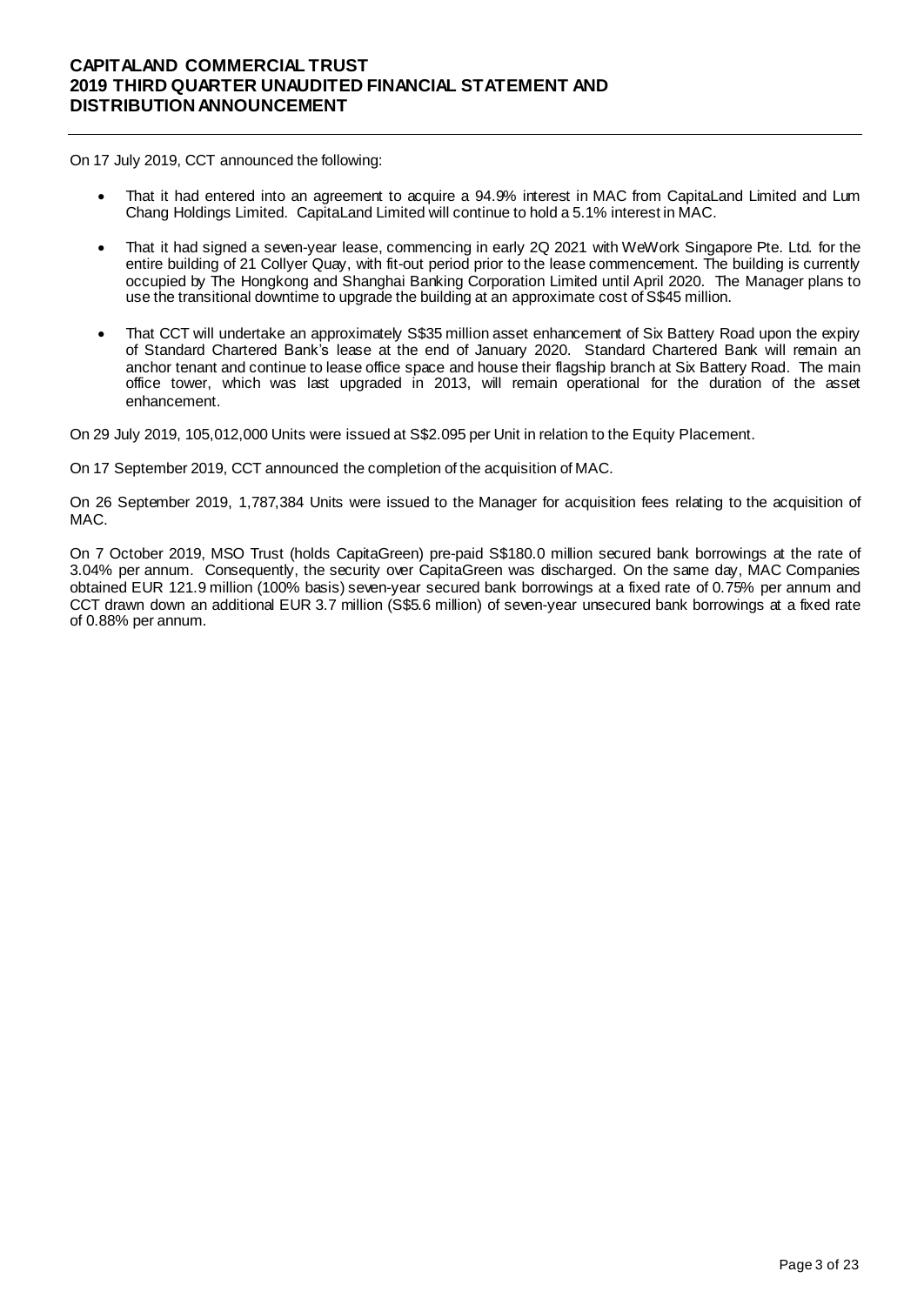#### **1(a) Statement of Total Return & Distribution Statement (3Q 2019 vs 3Q 2018)**

|                                                     |                |           | Group     |           |           | <b>Trust</b> |                  |
|-----------------------------------------------------|----------------|-----------|-----------|-----------|-----------|--------------|------------------|
| <b>Statement of Total Return</b>                    | <b>Note</b>    | 3Q 2019   | 3Q 2018   | Change    | 3Q 2019   | 3Q 2018      | Change           |
|                                                     |                | S\$'000   | S\$'000   | $\%$      | S\$'000   | S\$'000      | $\%$             |
| Gross rental income                                 |                | 96,489    | 95,459    | 1.1       | 67,289    | 68,116       | (1.2)            |
| Car park income                                     |                | 1,655     | 1,546     | 7.1       | 1,158     | 1,187        | (2.4)            |
| Other income                                        |                | 5,660     | 3,505     | 61.5      | 4,795     | 2,594        | 84.8             |
| Gross revenue                                       | 1              | 103,804   | 100,510   | 3.3       | 73,242    | 71,897       | 1.9              |
| Property management fees                            |                | (2,368)   | (2, 496)  | (5.1)     | (1, 599)  | (1,609)      | (0.6)            |
| Property tax                                        | $\overline{2}$ | (7, 245)  | (7, 339)  | (1.3)     | (4, 924)  | (5,315)      | (7.4)            |
| Other property operating expenses                   | 3              | (13,047)  | (10, 278) | 26.9      | (9, 282)  | (8, 259)     | 12.4             |
| Property operating expenses                         |                | (22,660)  | (20, 113) | 12.7      | (15, 805) | (15, 183)    | 4.1              |
| Net property income                                 | 4              | 81,144    | 80,397    | 0.9       | 57,437    | 56,714       | 1.3              |
| Interest income                                     | 5              | 1,911     | 1,192     | 60.3      | 10,269    | 14,682       | (30.1)           |
| Investment income                                   | 6              | 1,319     | 1,646     | (19.9)    | 42,857    | 45,784       | (6.4)            |
| Asset management fees:                              |                |           |           |           |           |              |                  |
| - Base fees                                         |                | (2,085)   | (2,046)   | 1.9       | (1,666)   | (1,629)      | 2.3              |
| - Performance fees                                  |                | (3, 162)  | (3,073)   | 2.9       | (2,316)   | (2,866)      | (19.2)           |
| Trust and other operating expenses                  | 7              | 1,015     | (1,712)   | <b>NM</b> | (5,060)   | (10, 339)    | (51.1)           |
| Finance costs                                       | 8              | (17, 358) | (25, 563) | (32.1)    | (17, 248) | (17, 485)    | (1.4)            |
| Net income before share of profit of joint ventures |                | 62,784    | 50,841    | 23.5      | 84,273    | 84,861       | (0.7)            |
| Share of profit (net of tax) of joint ventures      | 9              | 20,884    | 21,156    | (1.3)     |           |              |                  |
| Total return for the period before tax              |                | 83,668    | 71,997    | 16.2      | 84,273    | 84,861       | (0.7)            |
| Tax expense                                         |                | (1,617)   | (1,500)   | $7.8\,$   | (148)     | (201)        | (26.4)           |
| Total return for the period after tax               |                | 82,051    | 70,497    | 16.4      | 84,125    | 84,660       | (0.6)            |
| Attributable to                                     |                |           |           |           |           |              |                  |
| <b>Unitholders</b>                                  |                | 81,829    | 70,267    | 16.5      | 84,125    | 84,660       | (0.6)            |
| Non-controlling interest                            | 10             | 222       | 230       | (3.5)     |           |              |                  |
| Total return for the period                         |                | 82,051    | 70,497    | 16.4      | 84,125    | 84,660       | (0.6)            |
| <b>Distribution Statement</b>                       |                |           |           |           |           |              |                  |
| Total return attributable to unitholders            |                | 81,829    | 70,267    | 16.5      | 84,125    | 84,660       | (0.6)            |
| Net tax and other adjustments                       | 11             | (24, 039) | (14, 822) | 62.2      | (3, 146)  | (5,825)      | (46.0)           |
| Tax-exempt income distribution                      |                | 3,850     | 3,850     |           | 3,850     | 3,850        |                  |
| Distribution from joint ventures                    | 12             | 23,189    | 23,390    | (0.9)     |           |              |                  |
| Distributable income to unitholders                 |                | 84,829    | 82,685    | $2.6\,$   | 84,829    | 82,685       | $2.6\phantom{0}$ |

*NM – Not Meaningful*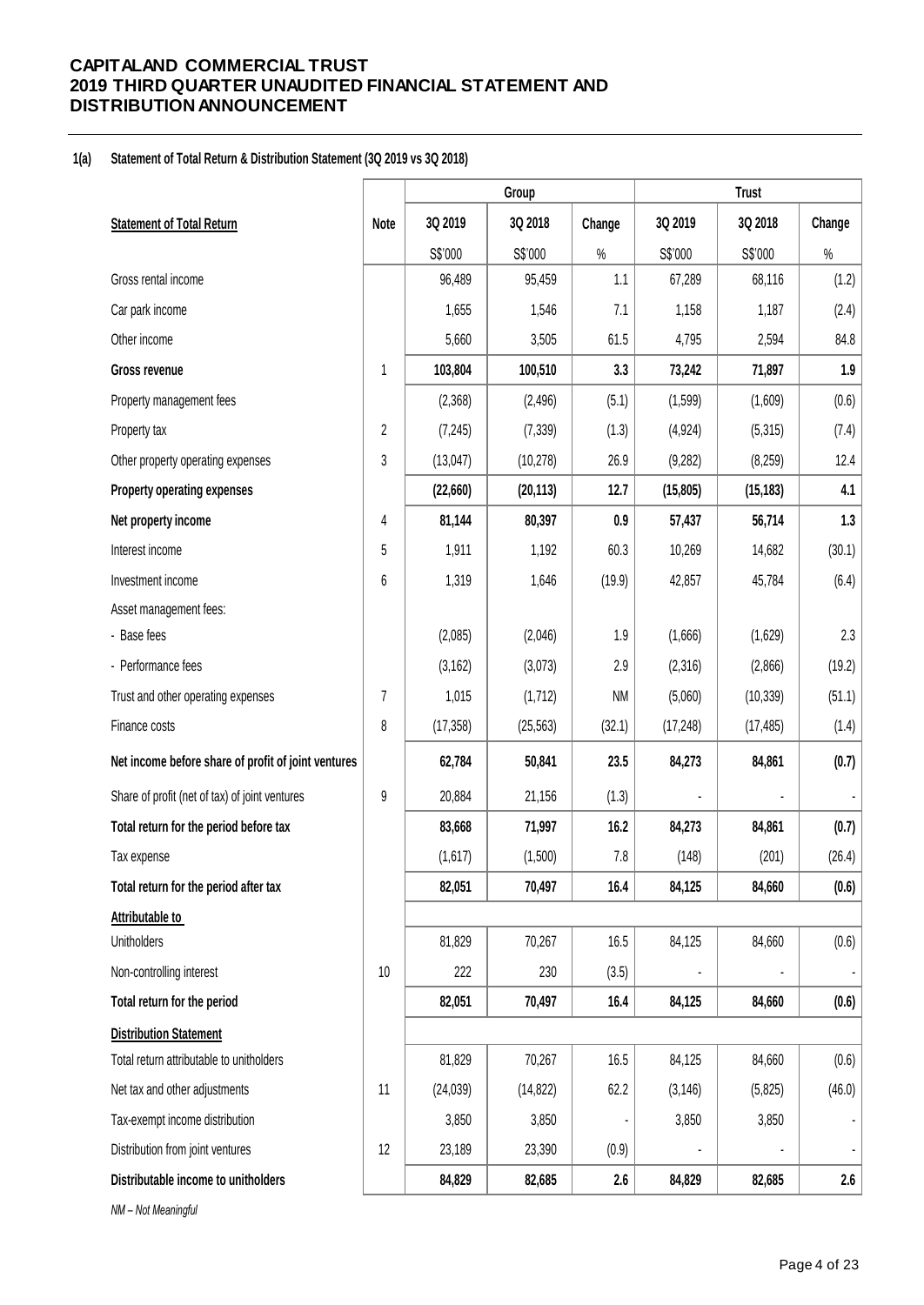## Notes:

- (1) Higher gross revenue for the Group was largely attributed to higher revenue from Asia Square Tower 2 ("AST2"), 21 Collyer Quay, Capital Tower as well as contributions from MAC. In addition, a one-off compensation sum of S\$2.1 million from a tenant at AST2 for early surrender of lease also contributed to the increase. The higher revenue was partially offset by the divestment of Twenty Anson and lower revenue from Six Battery Road and Bugis Village at the Trust level.
- (2) Lower property tax for 3Q 2019 was due to divestment of Twenty Anson and the return of Bugis Village to the State.
- (3) Other property operating expenses for 3Q 2019 were higher than 3Q 2018 mainly due to rental charges for Bugis Village under the master lease with SLA with effect from 1 April 2019, albeit offset by the decrease in other property operating expenses due to the divestment of Twenty Anson. At the Group level, other property operating expenses of Gallileo and MAC also contributed to the increase.
- (4) The following was included as part of the net property income:

|         | Group   |        | Trust   |         |        |  |  |  |
|---------|---------|--------|---------|---------|--------|--|--|--|
| 3Q 2019 | 3Q 2018 | Change | 3Q 2019 | 3Q 2018 | Change |  |  |  |
| S\$'000 | S\$'000 | %      | S\$'000 | S\$'000 | $\%$   |  |  |  |
| 1,264   | 1,299   | (2.7)  | 233     | 238     | (2.1)  |  |  |  |

Depreciation and amortisation of lease incentives

(5) Interest income includes the following:

|                                                                                | Group   |         |           | <b>Trust</b> |         |           |  |
|--------------------------------------------------------------------------------|---------|---------|-----------|--------------|---------|-----------|--|
|                                                                                | 3Q 2019 | 3Q 2018 | Change    | 3Q 2019      | Change  |           |  |
|                                                                                | S\$'000 | S\$'000 | $\%$      | S\$'000      | S\$'000 | $\%$      |  |
| Interest income from cash balance (5a)                                         | 910     | 191     | <b>NM</b> | 858          | 165     | <b>NM</b> |  |
| Interest income from loans to joint ventures /<br>subsidiaries <sup>(5b)</sup> | 1,001   | 1,001   |           | 9,411        | 14,517  | (35.2)    |  |
| Total                                                                          | 1,911   | 1,192   | 60.3      | 10,269       | 14,682  | (30.1)    |  |

(5a) Higher interest income was mainly due to higher average cash balance.

- (5b) At the Trust level, interest income from loans to joint ventures / subsidiaries dropped due to lower amount of loans to subsidiaries.
- (6) At the Group level, investment income relates to distribution received from MQREIT. At the Trust level, investment income relates to dividends / distributions received from subsidiaries and joint ventures.
- (7) Lower trust and other operating expenses for the Trust and the Group was mainly due to foreign exchange gains accounted in 3Q 2019.
- (8) Finance costs include the following:

|                                                                                                                                          | Group   |         |        | <b>Trust</b> |         |        |  |  |
|------------------------------------------------------------------------------------------------------------------------------------------|---------|---------|--------|--------------|---------|--------|--|--|
|                                                                                                                                          | 3Q 2019 | 3Q 2018 | Change | 3Q 2019      | 3Q 2018 | Change |  |  |
|                                                                                                                                          | S\$'000 | S\$'000 | $\%$   | S\$'000      | S\$'000 | $\%$   |  |  |
| Interest cost <sup>(8a)</sup>                                                                                                            | 16,779  | 18,295  | (8.3)  | 16,781       | 16,892  | (0.7)  |  |  |
| Amortisation of transaction costs <sup>(8b)</sup>                                                                                        | 579     | 7,268   | (92.0) | 467          | 593     | (21.2) |  |  |
| Total                                                                                                                                    | 17,358  | 25,563  | (32.1) | 17,248       | 17,485  | (1.4)  |  |  |
| At the Group level, lower interest cost for 3Q 2019 versus 3Q 2018 was mainly due to lower average cost of debt.                         |         |         |        |              |         |        |  |  |
| Lower amortisation of transaction costs at the Group level in 3Q 2019 vis-à-vis 3Q 2018 was mainly due to one-off fees and expenses paid |         |         |        |              |         |        |  |  |

- (8a) At the Group level, lower interest cost for 3Q 2019 versus 3Q 2018 was mainly due to lower average cost of debt.
- (8b) by MSO Trust for the prepayment of borrowings in September 2018.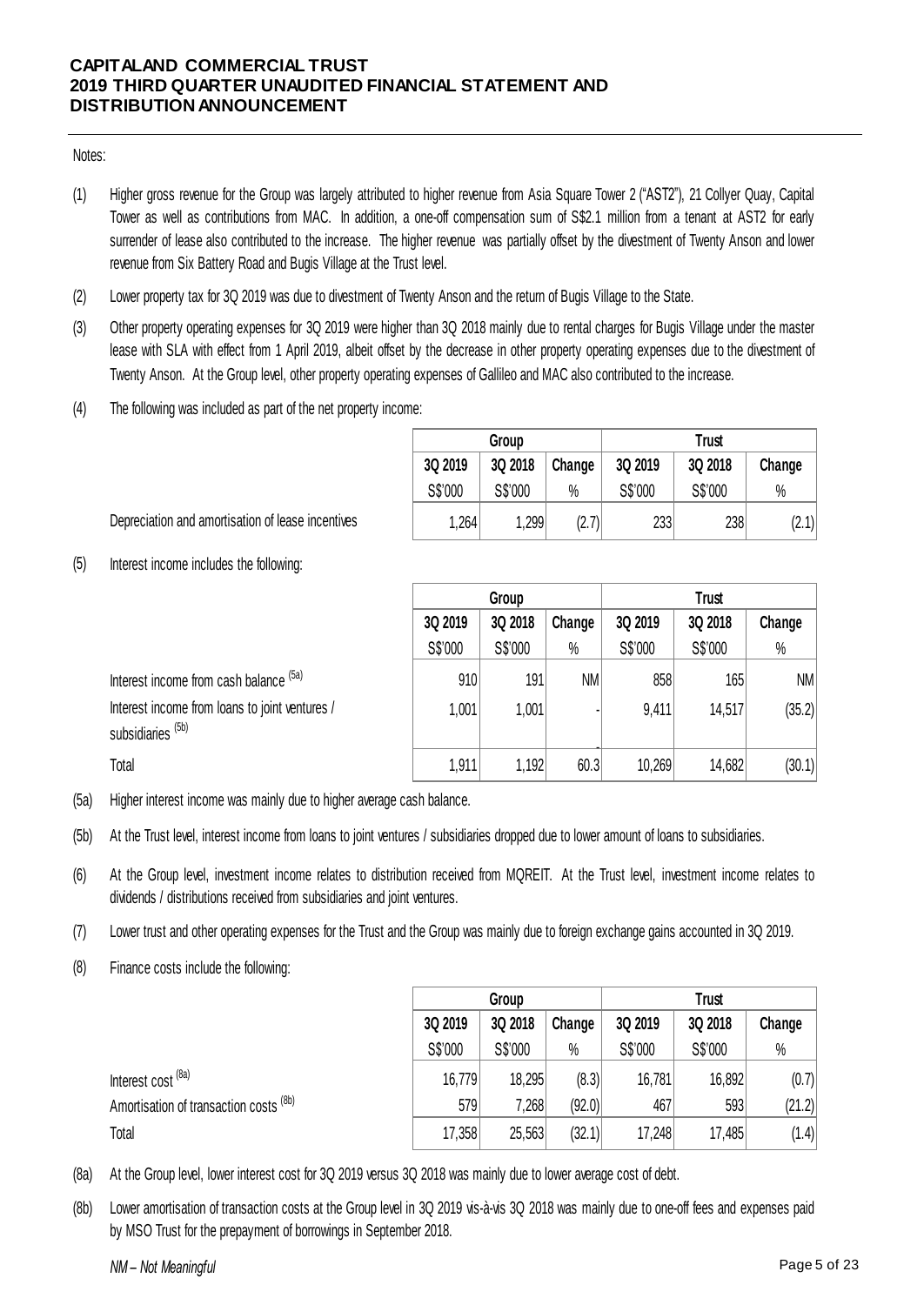(9) Share of profit of joint ventures relates to CCT's share of profits of RCS Trust (60%), OGS LLP (50%) and GOT & GSRT (45%), with details as follows:

|                                          |          | Group   |        |
|------------------------------------------|----------|---------|--------|
|                                          | 3Q 2019  | 3Q 2018 | Change |
|                                          | S\$'000  | S\$'000 | $\%$   |
| Gross revenue                            | 40,811   | 40,363  | 1.1    |
| Property operating expenses              | (9,710)  | (9,743) | (0.3)  |
| Net property income                      | 31,101   | 30,620  | 1.6    |
| Finance costs                            | (7, 381) | (6,578) | 12.2   |
| Trust and other expenses                 | (2,836)  | (2,886) | (1.7)  |
| Net profit of joint ventures (after tax) | 20,884   | 21,156  | (1.3)  |

(10) This relates to the non-controlling interest of Gallileo Co. and MAC Companies.

(11) Net tax and other adjustments comprise the following:

|                                                        |           | Group     |        | <b>Trust</b> |         |        |  |
|--------------------------------------------------------|-----------|-----------|--------|--------------|---------|--------|--|
|                                                        | 3Q 2019   | 3Q 2018   | Change | 3Q 2019      | 3Q 2018 | Change |  |
|                                                        | S\$'000   | S\$'000   | $\%$   | S\$'000      | S\$'000 | $\%$   |  |
| Asset management fee payable in Units <sup>(11a)</sup> | 1,152     | 1,014     | 13.6   | 1,152        | 1,014   | 13.6   |  |
| Trustee's fees                                         | 272       | 266       | 2.3    | 220          | 215     | 2.3    |  |
| Amortisation of transaction costs                      | 579       | 7,268     | (92.0) | 467          | 593     | (21.2) |  |
| Share of profit of joint ventures                      | (20, 884) | (21, 156) | (1.3)  |              |         |        |  |
| Temporary differences and other items                  | (5, 158)  | (2,214)   | NM     | (4,985)      | (7,647) | (34.8) |  |
| Total                                                  | (24, 039) | (14, 822) | 62.2   | (3, 146)     | (5,825) | (46.0) |  |

- (11a) This relates to asset management fees of AST2.
- (12) This relates to distributions from RCS Trust (CCT's 60.0% interest) and OGS LLP (CCT's 50.0% interest).

*NM – Not Meaningful*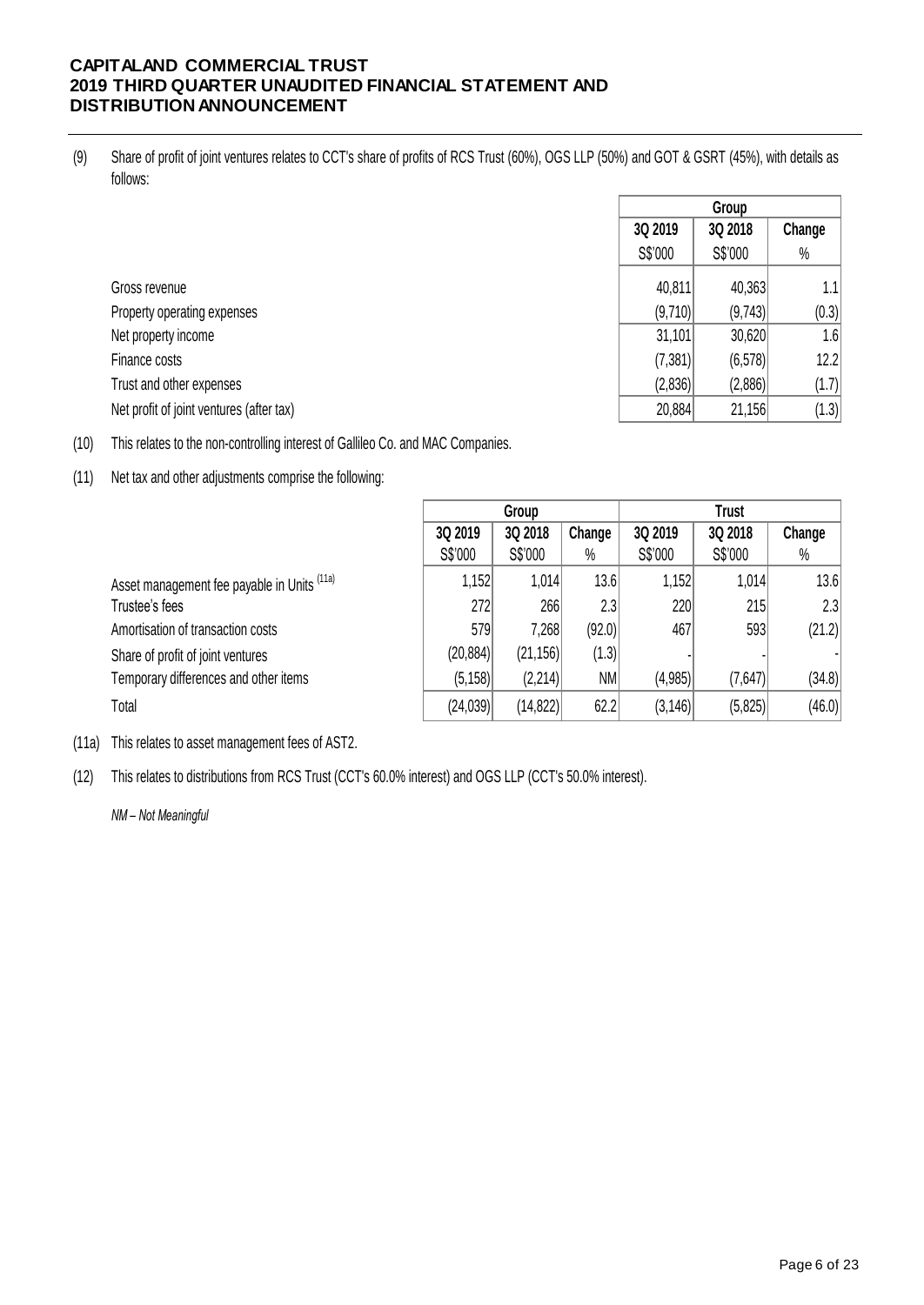#### **1(a) Statement of Total Return & Distribution Statement (YTD Sep 2019 vs YTD Sep 2018)**

|                                                     |                |                         | Group                   |                |                         | <b>Trust</b>            |                |  |
|-----------------------------------------------------|----------------|-------------------------|-------------------------|----------------|-------------------------|-------------------------|----------------|--|
| <b>Statement of Total Return</b>                    | Note           | YTD Sep 2019<br>S\$'000 | YTD Sep 2018<br>S\$'000 | Change<br>$\%$ | YTD Sep 2019<br>S\$'000 | YTD Sep 2018<br>S\$'000 | Change<br>$\%$ |  |
| Gross rental income                                 |                | 286,084                 | 280,180                 | 2.1            | 200,796                 | 208,640                 | (3.8)          |  |
| Car park income                                     |                | 5,040                   | 4,552                   | 10.7           | 3,705                   | 3,460                   | 7.1            |  |
| Other income                                        |                | 13,427                  | 10,211                  | 31.5           | 10,359                  | 7,495                   | 38.2           |  |
| Gross revenue                                       | 1              | 304,551                 | 294,943                 | 3.3            | 214,860                 | 219,595                 | (2.2)          |  |
| Property management fees                            |                | (7,025)                 | (6,900)                 | 1.8            | (4, 719)                | (4, 942)                | (4.5)          |  |
| Property tax                                        |                | (22, 297)               | (22, 920)               | (2.7)          | (15, 588)               | (16, 831)               | (7.4)          |  |
| Other property operating expenses                   | $\overline{2}$ | (35,900)                | (29, 780)               | 20.6           | (26, 636)               | (24,009)                | 10.9           |  |
| Property operating expenses                         |                | (65, 222)               | (59,600)                | 9.4            | (46, 943)               | (45, 782)               | 2.5            |  |
| Net property income                                 | 3              | 239,329                 | 235,343                 | 1.7            | 167,917                 | 173,813                 | (3.4)          |  |
| Interest income                                     | 4              | 4,267                   | 3,520                   | 21.2           | 38,007                  | 36,431                  | 4.3            |  |
| Investment income                                   | 5              | 2,816                   | 3,293                   | (14.5)         | 125,985                 | 113,200                 | 11.3           |  |
| Asset management fees:                              |                |                         |                         |                |                         |                         |                |  |
| - Base fees                                         |                | (6,011)                 | (6, 118)                | (1.7)          | (4,768)                 | (4,883)                 | (2.4)          |  |
| - Performance fees                                  |                | (9,385)                 | (8,645)                 | 8.6            | (7, 243)                | (7,669)                 | (5.6)          |  |
| Trust and other operating expenses                  | 6              | (1,528)                 | (3,465)                 | (55.9)         | (24, 725)               | (29, 291)               | (15.6)         |  |
| Finance costs                                       | 7              | (51, 437)               | (67, 184)               | (23.4)         | (51, 140)               | (47, 549)               | 7.6            |  |
| Net income before share of profit of joint ventures |                | 178,051                 | 156,744                 | 13.6           | 244,033                 | 234,052                 | 4.3            |  |
| Share of profit (net of tax) of joint ventures      | 8              | 71,292                  | 92,062                  | (22.6)         |                         |                         |                |  |
| Net income                                          |                | 249,343                 | 248,806                 | 0.2            | 244,033                 | 234,052                 | 4.3            |  |
| Loss on disposal of subsidiary                      | 9              |                         |                         |                |                         | (4, 477)                | <b>NM</b>      |  |
| Net increase in fair value of investment properties | 10             | 57,448                  | 178,884                 | (67.9)         | 17,313                  | 321,285                 | (94.6)         |  |
| Total return for the year before tax                |                | 306,791                 | 427,690                 | (28.3)         | 261,346                 | 550,860                 | (52.6)         |  |
| Tax expense                                         | 11             | (4, 550)                | (4, 859)                | (6.4)          | (326)                   | (482)                   | (32.4)         |  |
| Total return for the year after tax                 |                | 302,241                 | 422,831                 | (28.5)         | 261,020                 | 550,378                 | (52.6)         |  |
| Attributable to                                     |                |                         |                         |                |                         |                         |                |  |
| Unitholders                                         |                | 301,627                 | 422,233                 | (28.6)         | 261,020                 | 550,378                 | (52.6)         |  |
| Non-controlling interest                            | 12             | 614                     | 598                     | 2.7            |                         |                         |                |  |
| Total return for the year                           |                | 302,241                 | 422,831                 | (28.5)         | 261,020                 | 550,378                 | (52.6)         |  |
| <b>Distribution Statement</b>                       |                |                         |                         |                |                         |                         |                |  |
| Total return attributable to unitholders            |                | 301,627                 | 422,233                 | (28.6)         | 261,020                 | 550,378                 | (52.6)         |  |
| Net tax and other adjustments                       | 13             | (134, 043)              | (259, 630)              | (48.4)         | (22, 133)               | (316, 304)              | (93.0)         |  |
| Tax-exempt income distribution                      |                | 11,100                  | 4,600                   | <b>NM</b>      | 11,100                  | 4,600                   | <b>NM</b>      |  |
| Distribution from joint ventures                    | 14             | 71,303                  | 71,471                  | (0.2)          |                         |                         |                |  |
| Distributable income to unitholders                 |                | 249,987                 | 238,674                 | 4.7            | 249,987                 | 238,674                 | 4.7            |  |
| NM-Not Meaningful                                   |                |                         |                         |                |                         |                         |                |  |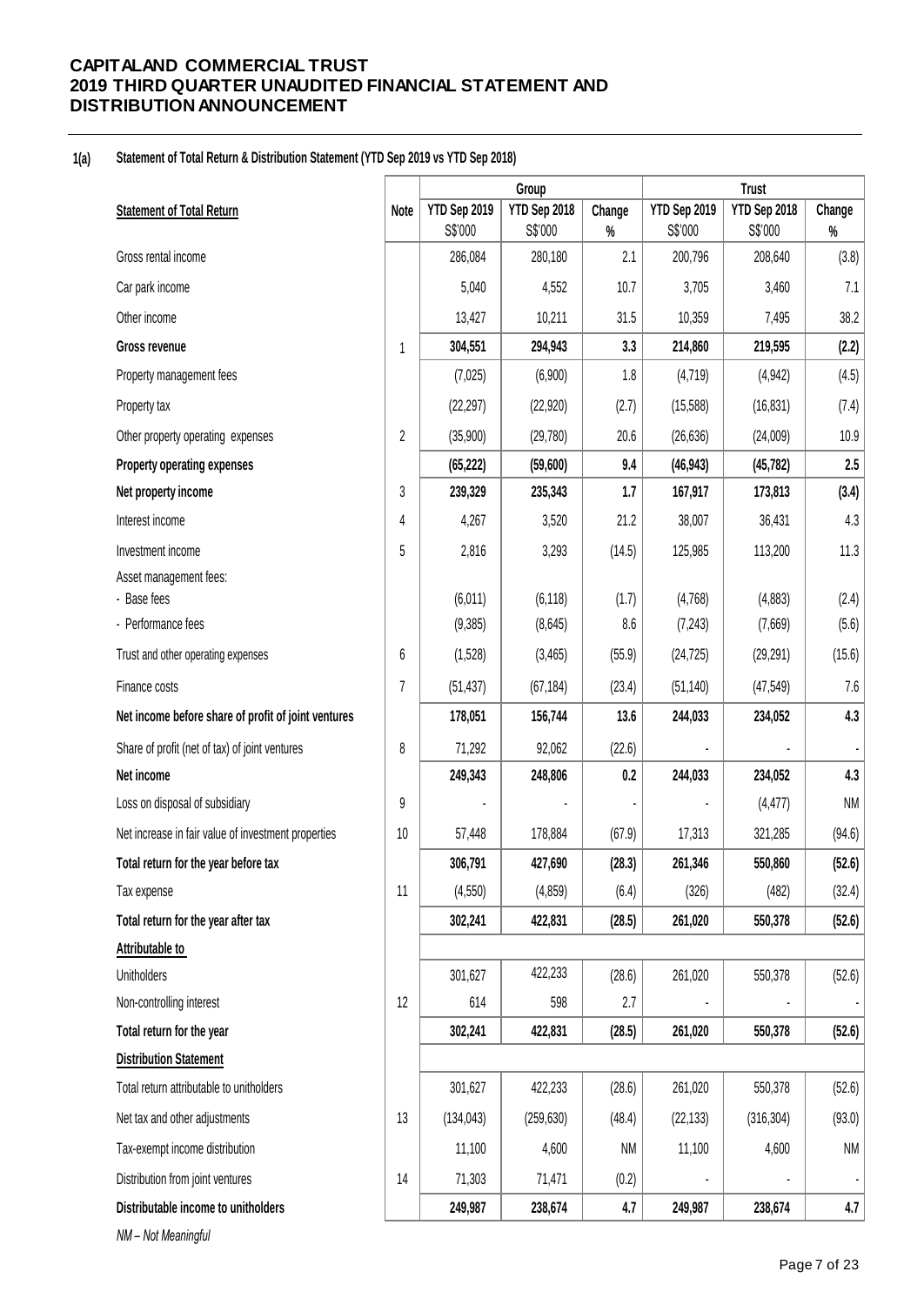Notes:

- (1) compensation sum of S\$2.1 million received from a tenant at AST2 for early surrender of lease also contributed to the increase. The<br>higher revenue was partially offset by the divestment of Twenty Anson as well as lower rev Higher gross revenue for the Group was largely attributed to better performance from AST2, 21 Collyer Quay, Capital Tower, Gallileo<br>Higher gross revenue for the Group was largely attributed to better performance from AST2, Higher gross revenue for the Group was largely attributed to better performance from AST2, 21 Collyer Quay, Capital Tower, Gallileo<br>(full nine months of revenue in YTD Sep 2019 compared to revenue with effect from 19 June from the acquisition of MAC with effect from 18 September 2019. Higher property tax recovery, car park income and a one-off Higher gross revenue for the Group was largely attributed to better performance from AST2, 21 Collyer Quay, Capital Tower, Gallileo (full nine months of revenue in YTD Sep 2019 compared to revenue with effect from 19 June higher revenue was partially offset by the divestment of Twenty Anson as well as lower revenue from Six Battery Road and Bugis Village at the Trust level.
- (2) effect from 1 April 2019 as well as higher marketing expenses. The increase was partially mitigated by the divestment of Twenty Anson. At the Group level, other property operating expenses of Gallileo and MAC also contributed to the increase.
- (3) The following items have been included as part of net property income:

|                        | Group                  |               |                        | Trust                  |           |
|------------------------|------------------------|---------------|------------------------|------------------------|-----------|
| <b>YTD Sep</b><br>2019 | <b>YTD Sep</b><br>2018 | <b>Change</b> | <b>YTD Sep</b><br>2019 | <b>YTD Sep</b><br>2018 | Change    |
| S\$'000                | S\$'000                | %             | S\$'000                | S\$'000                | %         |
| 3,756                  | 3,902                  | (3.7)         | 693                    | 796                    | (12.9)    |
| ۰                      | 12                     | <b>NM</b>     |                        | 12                     | <b>NM</b> |

Depreciation and amortisation of lease incentives Impairment losses on trade receivables

(4) Interest income includes the following:

|                                                                                                                                      |                                                  | Group   |           |                        | <b>Trust</b>           |           |  |  |
|--------------------------------------------------------------------------------------------------------------------------------------|--------------------------------------------------|---------|-----------|------------------------|------------------------|-----------|--|--|
|                                                                                                                                      | <b>YTD Sep</b><br><b>YTD Sep</b><br>2018<br>2019 |         | Change    | <b>YTD Sep</b><br>2019 | <b>YTD Sep</b><br>2018 | Change    |  |  |
|                                                                                                                                      | S\$'000                                          | S\$'000 | $\%$      | S\$'000                | S\$'000                | $\%$      |  |  |
| Interest income from cash balance (4a)                                                                                               | 1,297                                            | 550     | <b>NM</b> | 1,135                  | 445                    | <b>NM</b> |  |  |
| Interest income from loans to joint ventures / subsidiaries                                                                          | 2,970                                            | 2,970   |           | 36,872                 | 35,986                 | 2.5       |  |  |
| Total                                                                                                                                | 4,267                                            | 3,520   | 21.2      | 38,007                 | 36,431                 | 4.3       |  |  |
| Higher interest income was primarily due to higher average cash balance.                                                             |                                                  |         |           |                        |                        |           |  |  |
| At the Group level, investment income relates to distribution received from MQREIT. At the Trust level, investment income relates to |                                                  |         |           |                        |                        |           |  |  |

- (4a) Higher interest income was primarily due to higher average cash balance.
- (5) dividends / distributions received from subsidiaries and joint ventures.
- (6) Lower trust and other operating expenses for the Trust and the Group was mainly due to foreign exchange gain.
- (7) Finance costs include the following:

|                                                                                                                                                                                                                                                                           |                        | Group                  |        |                        | <b>Trust</b>           |        |  |
|---------------------------------------------------------------------------------------------------------------------------------------------------------------------------------------------------------------------------------------------------------------------------|------------------------|------------------------|--------|------------------------|------------------------|--------|--|
|                                                                                                                                                                                                                                                                           | <b>YTD Sep</b><br>2019 | <b>YTD Sep</b><br>2018 | Change | <b>YTD Sep</b><br>2019 | <b>YTD Sep</b><br>2018 | Change |  |
|                                                                                                                                                                                                                                                                           | S\$'000                | S\$'000                | $\%$   | S\$'000                | S\$'000                | $\%$   |  |
| Interest cost <sup>(7a)</sup>                                                                                                                                                                                                                                             | 49,714                 | 56,780                 | (12.4) | 49,765                 | 45,631                 | 9.1    |  |
| Amortisation of transaction costs <sup>(7b)</sup>                                                                                                                                                                                                                         | 1,723                  | 10,404                 | (83.4) | 1,375                  | 1,918                  | (28.3) |  |
| Total                                                                                                                                                                                                                                                                     | 51,437                 | 67,184                 | (23.4) | 51,140                 | 47,549                 | 7.6    |  |
| At the Group level, lower interest cost for YTD Sep 2019 vis-a-vis YTD Sep 2018 was mainly due to lower average cost of debt. At<br>the Trust level the higher interest cost in YTD Sep 2019 was due to a full nine months borrowings to fund the acquisition of Gallileo |                        |                        |        |                        |                        |        |  |

- (7a) Total<br>Total 51,437 67,184 (23.4) 1,375 1,918 (28.3)<br>At the Group level, lower interest cost for YTD Sep 2019 vis-a-vis YTD Sep 2018 was mainly due to lower average cost of debt. At<br>the Trust level, the higher interest cost Total<br>
At the Group level, lower interest cost for YTD Sep 2019 vis-a-vis YTD Sep 2018 was mainly due to lower average cost of debt. At<br>
the Trust level, the higher interest cost in YTD Sep 2019 was due to a full nine mont the acquisition of MAC.
- (7b) The decrease in amortisation of transaction costs at the Group level in YTD Sep 2019 vis-à-vis YTD Sep 2018 was mainly due to oneoff fees and expenses paid by MSO Trust for the prepayment of borrowings in September 2018.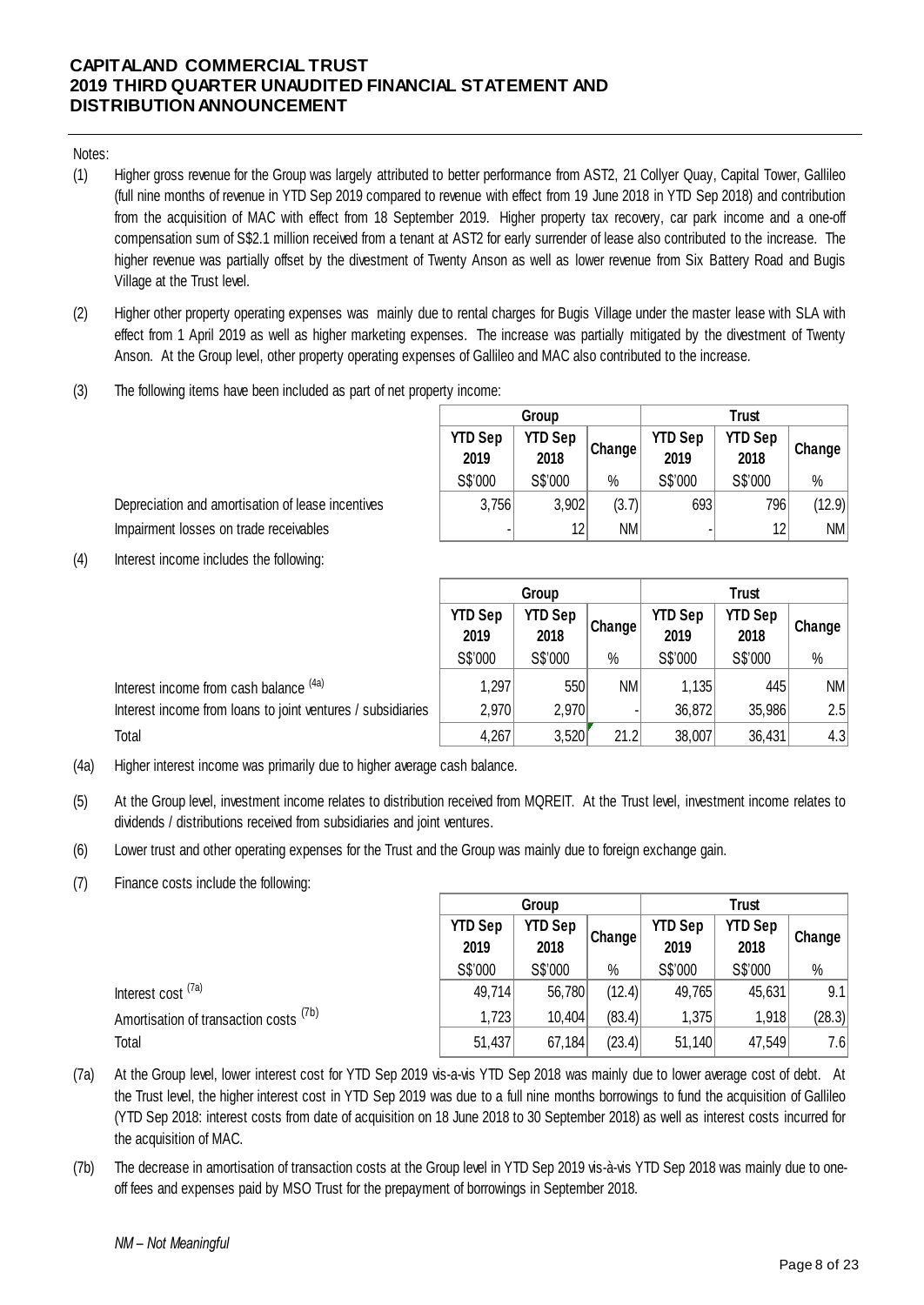(8) Share of profit of joint ventures relates to CCT's share of profits of RCS Trust (60.0%), OGS LLP (50.0%) and GOT & GSRT (45.0%), with details as follows:

|                                                     | For Information only   |                        |        |  |  |
|-----------------------------------------------------|------------------------|------------------------|--------|--|--|
|                                                     |                        | Group                  |        |  |  |
|                                                     | <b>YTD Sep</b><br>2019 | <b>YTD Sep</b><br>2018 | Change |  |  |
|                                                     | S\$'000                | S\$'000                | $\%$   |  |  |
| Gross revenue                                       | 124,003                | 122,455                | 1.3    |  |  |
| Property operating expenses                         | (28, 217)              | (29, 599)              | (4.7)  |  |  |
| Net property income                                 | 95,786                 | 92,856                 | 3.2    |  |  |
| Finance costs                                       | (22, 479)              | (18, 548)              | 21.2   |  |  |
| Net increase in fair value of investment properties | 6,625                  | 26,342                 | (74.9) |  |  |
| Trust and other expenses                            | (8,640)                | (8,588)                | 0.6    |  |  |
| Net profit of joint ventures (after tax)            | 71,292                 | 92,062                 | (22.6) |  |  |

(9) This relates to the liquidation on 23 April 2018 of FirstOffice Pte. Ltd. that owned Twenty Anson, which was divested in 2018.

(10) This relates to the net change in property values based on valuations over carrying values.

(11) At the Group level, it mainly relates to the tax expenses of Gallileo Co. and MAC Companies.

(12) This relates to the non-controlling interest of Gallileo Co. and MAC Companies.

(13) Net tax and other adjustments comprise the following:

|                                                           | Group          |                |           | <b>Trust</b>   |                |           |  |
|-----------------------------------------------------------|----------------|----------------|-----------|----------------|----------------|-----------|--|
|                                                           | <b>YTD Sep</b> | <b>YTD Sep</b> |           | <b>YTD Sep</b> | <b>YTD Sep</b> | Change    |  |
|                                                           | 2019           | 2018           | Change    | 2019           | 2018           |           |  |
|                                                           | S\$'000        | S\$'000        | $\%$      | S\$'000        | S\$'000        | $\%$      |  |
| Asset management fee paid and payable in Units (13a)      | 3,298          | 4,147          | (20.5)    | 3,298          | 4,147          | (20.5)    |  |
| Trustee's fees                                            | 786            | 798            | (1.5)     | 630            | 643            | (2.0)     |  |
| Amortisation of transaction costs                         | 1,723          | 10,404         | (83.4)    | 1,375          | 1,918          | (28.3)    |  |
| Net increase in fair value of investment properties (13b) | (57, 454)      | (178, 824)     | (67.9)    | (17, 313)      | (321, 285)     | (94.6)    |  |
| Share of profit of joint ventures                         | (71, 292)      | (92,062)       | (22.6)    |                |                |           |  |
| Temporary differences and other items                     | (11, 104)      | (4,093)        | <b>NM</b> | (10, 123)      | (1,727)        | <b>NM</b> |  |
| Total                                                     | (134,043)      | (259, 630)     | (48.4)    | (22, 133)      | (316, 304)     | (93.0)    |  |

(13a) This relates to asset management fees of AST2.

(13b) At the Group level, this excludes the non-controlling interest's share of the net increase in fair value of Gallileo.

 $(14)$ *NM – Not Meaningful* This relates to distributions from RCS Trust (CCT's 60.0% interest) and OGS LLP (CCT's 50.0% interest).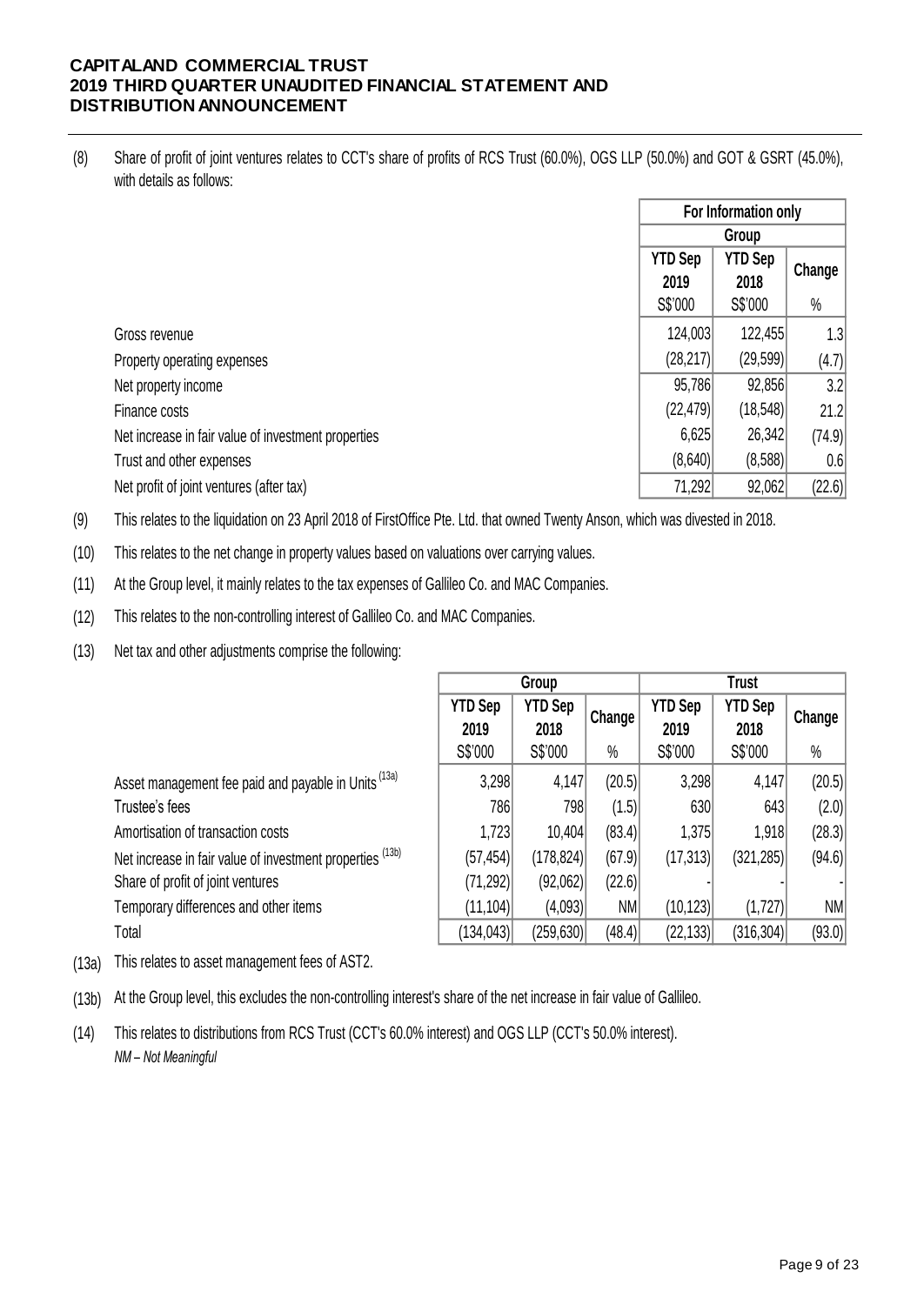## **1(b)(i) Statement of Financial Position as at 30 September 2019 vs 31 December 2018**

|                                          |                | Group       |             |           | <b>Trust</b> |             |                |
|------------------------------------------|----------------|-------------|-------------|-----------|--------------|-------------|----------------|
|                                          | <b>Note</b>    | 30 Sep 2019 | 31 Dec 2018 | Change    | 30 Sep 2019  | 31 Dec 2018 | Change         |
|                                          |                | S\$'000     | S\$'000     | $\%$      | S\$'000      | S\$'000     | $\%$           |
| Non-current assets                       |                |             |             |           |              |             |                |
| Plant and equipment                      |                | 2,296       | 793         | <b>NM</b> | 890          | 790         | 12.7           |
| Investment properties                    | 1              | 8,081,660   | 7,613,634   | 6.1       | 3,628,969    | 3,605,700   | $0.6\,$        |
| Interest in subsidiaries                 | 2              |             |             |           | 3,909,783    | 3,707,905   | 5.4            |
| Equity instrument at fair value          | 3              | 39,552      | 40,632      | (2.7)     | 39,552       | 40,632      | (2.7)          |
| Interest in joint ventures               | 4              | 1,769,108   | 1,763,086   | 0.3       | 1,434,892    | 1,428,818   | $0.4\,$        |
| Intangible asset                         |                | 14          |             | <b>NM</b> | 14           |             | <b>NM</b>      |
| Financial derivatives                    | 5              | 11,149      | 7,348       | 51.7      | 11,124       | 7,050       | 57.8           |
| <b>Total non-current assets</b>          |                | 9,903,779   | 9,425,493   | 5.1       | 9,025,224    | 8,790,895   | 2.7            |
| <b>Current assets</b>                    |                |             |             |           |              |             |                |
| Asset held for sale                      | 6              |             | 40,746      | <b>NM</b> |              | 40,746      | <b>NM</b>      |
| Trade and other receivables              | $\overline{7}$ | 53,492      | 49,355      | 8.4       | 248,470      | 70,163      | <b>NM</b>      |
| Cash and cash equivalents                |                | 124,030     | 174,913     | (29.1)    | 87,489       | 144,106     | (39.3)         |
| Financial derivatives                    | 5              | 198         |             | <b>NM</b> | 198          |             | <b>NM</b>      |
| <b>Total current assets</b>              |                | 177,720     | 265,014     | (32.9)    | 336,157      | 255,015     | 31.8           |
| <b>Total assets</b>                      | 8              | 10,081,499  | 9,690,507   | 4.0       | 9,361,381    | 9,045,910   | 3.5            |
| <b>Current liabilities</b>               |                |             |             |           |              |             |                |
| Trade and other payables                 | 9              | 83,455      | 63,663      | 31.1      | 63,239       | 63,393      | (0.2)          |
| Current portion of security deposits     |                | 17,248      | 10,708      | 61.1      | 11,828       | 8,173       | 44.7           |
| Interest-bearing liabilities             | 10             | 149,883     | 120,800     | 24.1      | 149,883      | 120,800     | 24.1           |
| Financial derivatives                    | 5              | 21,186      | 24,197      | (12.4)    | 21,186       | 24,197      | (12.4)         |
| Current tax payable                      |                | 4,204       | 5,401       | (22.2)    | 56           | 194         | (71.1)         |
| <b>Total current liabilities</b>         |                | 275,976     | 224,769     | 22.8      | 246,192      | 216,757     | 13.6           |
| <b>Non-current liabilities</b>           |                |             |             |           |              |             |                |
| Non-current portion of security deposits |                | 51,296      | 57,302      | (10.5)    | 33,153       | 36,315      | (8.7)          |
| Interest-bearing liabilities             | 11             | 2,662,985   | 2,493,182   | 6.8       | 2,267,904    | 2,095,736   | 8.2            |
| Financial derivatives                    | 5              | 2,801       | 3,725       | (24.8)    | 2,094        | 2,771       | (24.4)         |
| Other payables                           | 12             | 4,197       | 430         | <b>NM</b> | 131,558      | 131,559     | (0.0)          |
| Deferred tax liabilities                 | 13             | 2,969       | 1,938       | 53.2      |              |             | $\blacksquare$ |
| <b>Total non-current liabilities</b>     |                | 2,724,248   | 2,556,577   | 6.6       | 2,434,709    | 2,266,381   | 7.4            |
| <b>Total liabilities</b>                 |                | 3,000,224   | 2,781,346   | 7.9       | 2,680,901    | 2,483,138   | 8.0            |
| Net assets                               |                | 7,081,275   | 6,909,161   | 2.5       | 6,680,480    | 6,562,772   | 1.8            |
| Represented by:                          |                |             |             |           |              |             |                |
| Unitholders' funds                       |                | 7,052,737   | 6,892,018   | 2.3       | 6,680,480    | 6,562,772   | 1.8            |
| Non-controlling interests                | 14             | 28,538      | 17,143      | 66.5      |              |             | $\blacksquare$ |
| <b>Total equity</b>                      |                | 7,081,275   | 6,909,161   | 2.5       | 6,680,480    | 6,562,772   | 1.8            |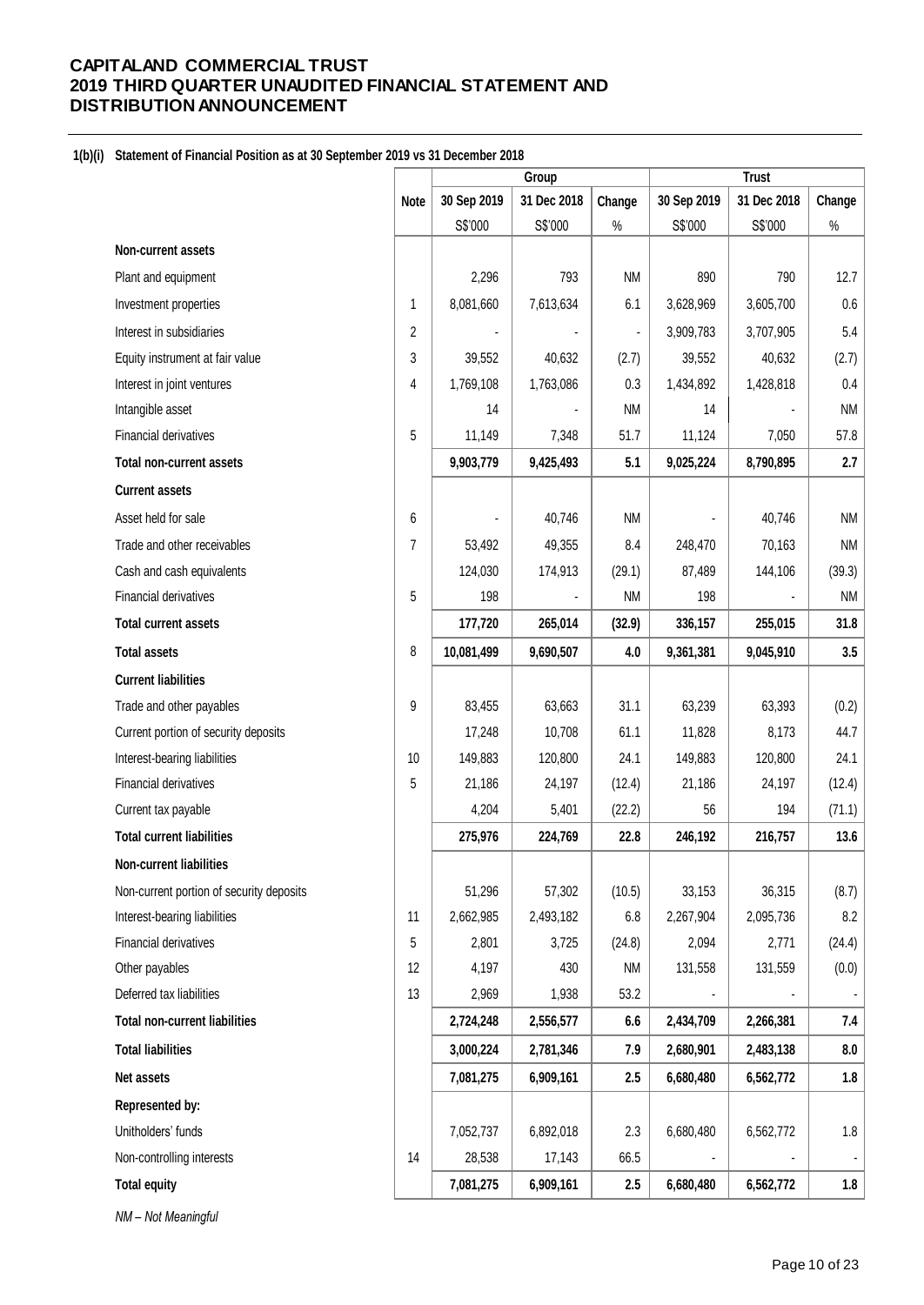### Notes:

- (1) Investment properties as at 30 September 2019 included the increase in property values arising from independent valuations done as at 30 June 2019. At the Group level, the increase in investment properties values was also attributed to MAC that was acquired on 17 September 2019.
- (2) Relates to cost of investments in CCT MTN Pte. Ltd., MSO Trust, AST2 Group, Gallileo Group and MAC Group (including shareholder's loans).
- (3) This relates to CCT's 10.9% stake in MQREIT.
- (4) This relates to CCT's 60.0% interest in RCS Trust, 50.0% interest in OGS LLP and 45.0% interest in GOT and GSRT (including shareholder's loan).
- (5) This relates to the fair values of cross currency swaps and/or interest rate swaps.
- (6) Asset held for sale as at 31 December 2018 relates to Bugis Village which was returned to the State on 1 April 2019 for which CCT received a compensation sum of S\$40.7 million.
- (7) At the Trust level, trade and other receivables as at 30 September 2019 included loans to CCT Mercury One Pte Ltd, the special purpose vehicle which holds the MAC Companies.
- (8) Total assets were S\$10,081.5 million as at 30 September 2019 (31 December 2018: S\$9,690.5 million). Total deposited property value (as defined in the Code on Collective Investment Schemes) as at 30 September 2019 was S\$11,604.6 million (31 December 2018: S\$11,193.5 million).
- (9) At the Group level, trade and other payables included MAC Companies' payables as at 30 September 2019.
- (10) This relates to JPY10.0 billion fixed rate notes (hedged via cross currency swaps to S\$148.3 million) due in December 2019 and S\$19.5 million unsecured bank borrowings due in September 2020. There are sufficient bank facilities to refinance the liabilities.
- (11) The non-current interest-bearing liabilities as at 30 September 2019 comprised:
	- (a) Unsecured fixed/floating rate notes totaling S\$725.0 million; JPY14.9 billion and HKD585.0 million (hedged via cross currency swaps to S\$277.5 million);
	- (b) Unsecured bank borrowings of S\$747.6 million and EUR324.4 million; and
	- (c) Secured bank borrowings of MSO Trust for S\$180.0 million and Gallileo Co. of EUR140.0 million.
- (12) At the Trust level, other payables as at 30 September 2019 relates to the lease liabilities payable to CCT's subsidiary, AST2 Co., under the master lease arrangement. At the Group level, it relates mainly to payables of Gallileo Co. and MAC Companies.
- (13) This relates to deferred tax provision of Gallileo Co. and MAC Companies.
- (14) This relates to CCT's non-controlling interest of Gallileo Co. and MAC Companies.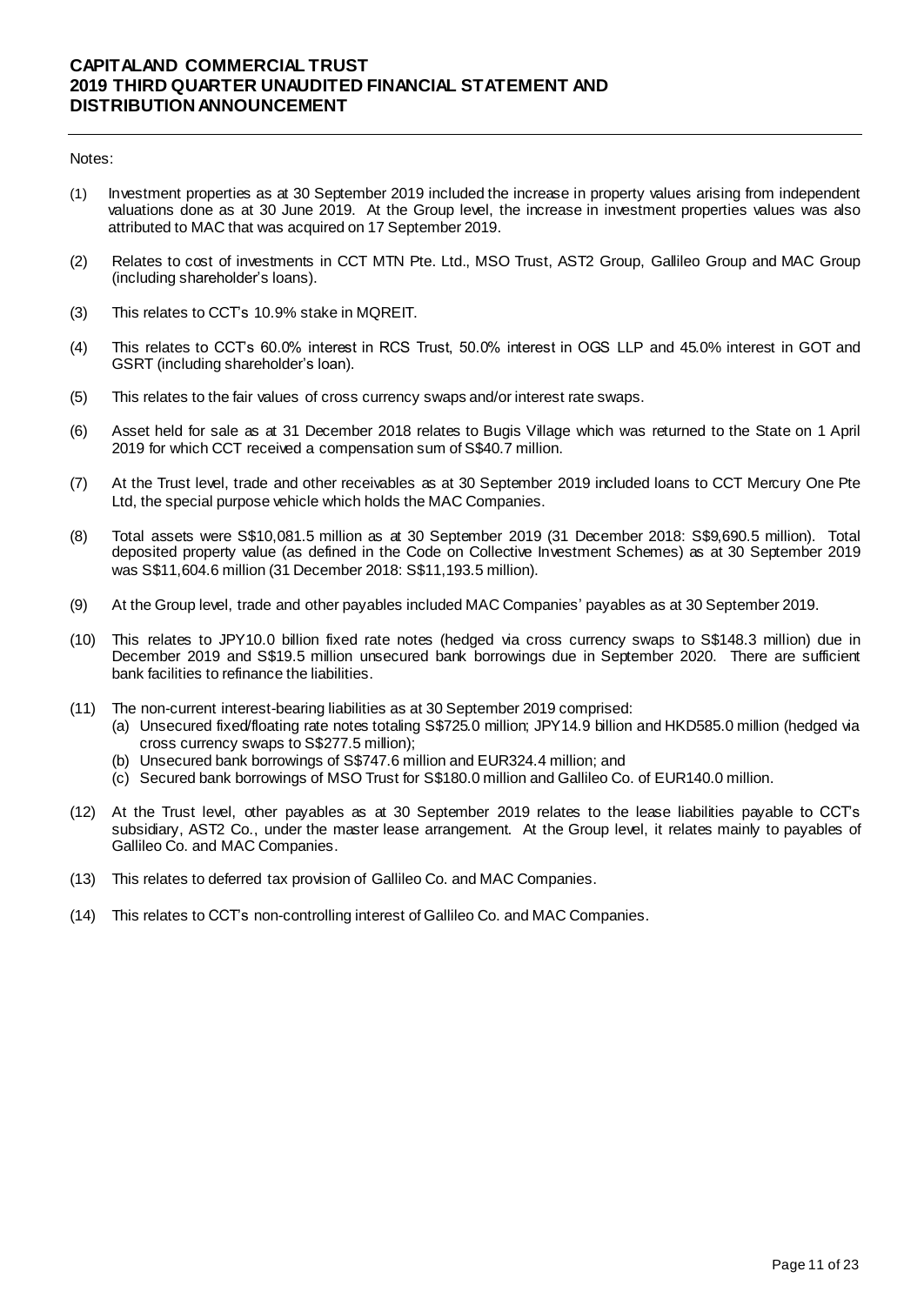### **1(b)(ii) Aggregate amount of borrowings and debt securities**

|                                                     | Group       |             |           |             | <b>Trust</b> |           |
|-----------------------------------------------------|-------------|-------------|-----------|-------------|--------------|-----------|
|                                                     | 30 Sep 2019 | 31 Dec 2018 | Change    | 30 Sep 2019 | 31 Dec 2018  | Change    |
|                                                     | S\$'000     | S\$'000     | $\%$      | S\$'000     | S\$'000      | %         |
| <b>Secured borrowings</b>                           |             |             |           |             |              |           |
| Amount repayable after one year (1)                 | 395,981     | 398,579     | (0.7)     |             |              |           |
| Less: Unamortised portion of transactions costs (1) | (900)       | (1, 133)    | (20.6)    |             |              |           |
| Net secured borrowings after one year               | 395,081     | 397,446     | (0.6)     |             |              |           |
| <b>Unsecured borrowings</b>                         |             |             |           |             |              |           |
| Amount repayable after one year                     | 2,271,798   | 2,100,507   | 8.2       | 2,271,798   | 2,100,507    | 8.2       |
| Less: Unamortised portion of transactions costs     | (3,894)     | (4, 771)    | (18.4)    | (3,894)     | (4,771)      | (18.4)    |
| Net unsecured borrowings after one year             | 2,267,904   | 2,095,736   | 8.2       | 2,267,904   | 2,095,736    | 8.2       |
| Amount repayable within one year                    | 150,400     | 120,800     | 24.5      | 150,400     | 120,800      | 24.5      |
| Less: Unamortised portion of transactions costs     | (517)       |             | <b>NM</b> | (517)       |              | <b>NM</b> |
| Net unsecured borrowings within one year            | 149,883     | 120,800     | 24.1      | 149,883     | 120,800      | 24.1      |
| <b>Total unsecured borrowings</b>                   | 2,417,787   | 2,216,536   | 9.1       | 2,417,787   | 2,216,536    | 9.1       |
| Total secured and unsecured borrowings              | 2,812,868   | 2,613,982   | 7.6       | 2,417,787   | 2,216,536    | 9.1       |

#### Note :

(1) This relates to MSO Trust's and Gallileo Co.'s borrowings and transactions costs.

## *For information only*

This relates to CCT's interest in the aggregate external borrowings of its joint ventures, namely RCS Trust (CCT's 60.0% interest), OGS LLP (CCT's *50.0% interest), GOT and GSRT (CCT's 45.0% interest), which are not included under total borrowings in the statement of financial position of the Group.*

|                                                 |             | For information only |        |  |  |  |
|-------------------------------------------------|-------------|----------------------|--------|--|--|--|
|                                                 | 30 Sep 2019 | 31 Dec 2018          | Change |  |  |  |
|                                                 | S\$'000     | S\$'000              | %      |  |  |  |
| Secured borrowings <sup>(1)</sup>               |             |                      |        |  |  |  |
| Amount repayable after one year                 | 618,050     | 582,500              | 6.1    |  |  |  |
| Less: Unamortised portion of transactions costs | (2, 566)    | (3, 390)             | (24.3) |  |  |  |
| Net secured borrowings                          | 615,484     | 579,110              | 6.3    |  |  |  |
| Unsecured borrowings <sup>(2)</sup>             |             |                      |        |  |  |  |
| Amount repayable after one year                 | 627,000     | 690,000              | (9.1)  |  |  |  |
| Less: Unamortised portion of transactions costs | (870)       | (1, 171)             | (25.7) |  |  |  |
| Net repayable after one year                    | 626,130     | 688,829              | (9.1)  |  |  |  |
| Amount repayable within one year                | 72,000      |                      | ΝM     |  |  |  |
| Less: Unamortised portion of transactions costs | (66)        | ٠                    | ΝM     |  |  |  |
| Net repayable within one year                   | 71,934      | $\blacksquare$       | ΝM     |  |  |  |
| Net unsecured borrowings                        | 698,064     | 688,829              | 1.3    |  |  |  |
| Total secured and unsecured borrowings          | 1,313,548   | 1,267,939            | 3.6    |  |  |  |
| Notes:                                          |             |                      |        |  |  |  |

*(1) Secured borrowings relate to CCT's 50.0% interest in borrowings of OGS LLP and CCT's 45.0% interest in borrowings of GOT and GSRT.* 

*(2) Unsecured borrowings relate to CCT's 60.0% interest in borrowings of RCS Trust.*

*NM: Not meaningful*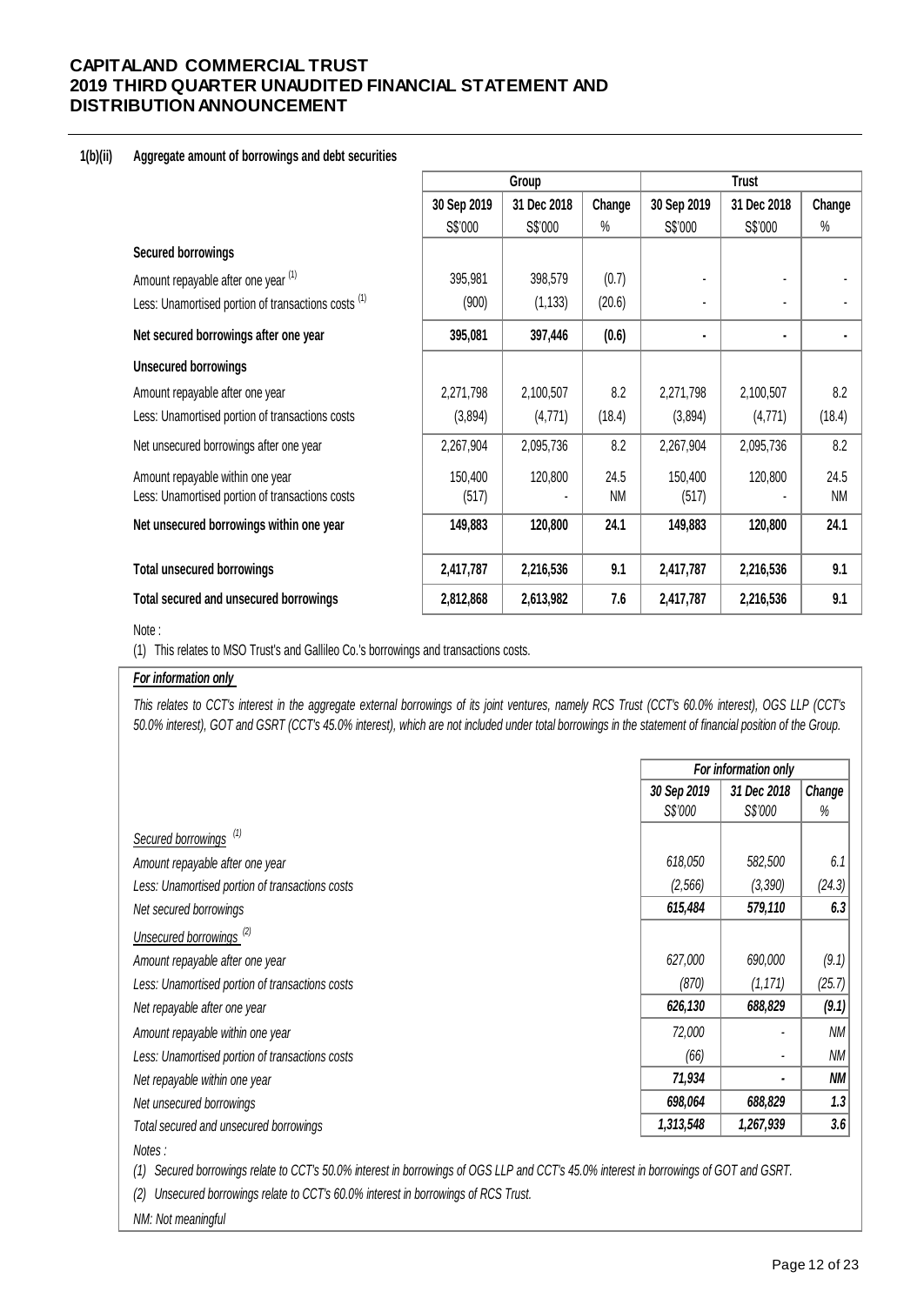#### **1(c) Statement of Cash Flow (3Q 2019 vs 3Q 2018)**

|                                                       |             | Group      |            |  |  |
|-------------------------------------------------------|-------------|------------|------------|--|--|
|                                                       | <b>Note</b> | 3Q 2019    | 3Q 2018    |  |  |
|                                                       |             | S\$'000    | S\$'000    |  |  |
| <b>Operating activities</b>                           |             |            |            |  |  |
| Total return for the period before tax                |             | 83,668     | 71,997     |  |  |
| Adjustments for:                                      |             |            |            |  |  |
| Share of profit of joint ventures                     |             | (20, 884)  | (21, 156)  |  |  |
| Amortisation of lease incentives                      |             | 1,216      | 1,253      |  |  |
| Depreciation of plant, equipment and intangible asset |             | 48         | 46         |  |  |
| Finance costs                                         |             | 17,358     | 25,563     |  |  |
| Interest income                                       |             | (1, 911)   | (1, 192)   |  |  |
| Loss on disposal of plant and equipment               |             |            | 21         |  |  |
| Asset management fees paid and payable in Units       |             | 1,152      | 1,014      |  |  |
| Distribution from equity investment                   |             | (1, 319)   | (1,646)    |  |  |
| Operating income before working capital changes       |             | 79,328     | 75,900     |  |  |
| <b>Changes in working capital</b>                     |             |            |            |  |  |
| Trade and other receivables                           |             | (2,320)    | 340        |  |  |
| Trade and other payables                              |             | 8,576      | (8,570)    |  |  |
| Security deposits                                     |             |            | (4,797)    |  |  |
| Cash generated from operating activities              |             | 85,584     | 62,873     |  |  |
| Tax expenses paid                                     |             | (2, 180)   | (188)      |  |  |
| Net cash from operating activities                    |             | 83,404     | 62,685     |  |  |
| <b>Investing activities</b>                           |             |            |            |  |  |
| Capital expenditure on investment properties          |             | (2,743)    | (1,909)    |  |  |
| Purchase of plant and equipment                       |             | (175)      | (28)       |  |  |
| Purchase of intangible asset                          |             | (16)       |            |  |  |
| Proceeds from divestment of investment property       | 1           |            | 511,257    |  |  |
| Distribution received from equity instrument          |             | 1,319      |            |  |  |
| Distributions received from joint ventures            |             | 24,123     | 23,708     |  |  |
| Interest income received                              |             | 1,911      | 1,192      |  |  |
| Acquisition of subsidiary                             | 2           | (380, 378) |            |  |  |
| Net cash (used in) / from investing activities        |             | (355, 959) | 534,220    |  |  |
| <b>Financing activities</b>                           |             |            |            |  |  |
| Interest paid                                         |             | (20, 648)  | (23, 891)  |  |  |
| Payment of transaction costs related to borrowings    |             | (656)      | (4, 927)   |  |  |
| Distributions to unitholders                          | 3           | (178, 433) | (147, 663) |  |  |
| Net proceeds from equity placement                    | 4           | 216,640    |            |  |  |
| Proceeds from interest-bearing loans and borrowings   |             | 178,475    | 19,500     |  |  |
| Repayment of interest-bearing loans and borrowings    |             |            | (519, 500) |  |  |
| Net cash from / (used in) financing activities        |             | 195,378    | (676, 481) |  |  |
| Net decrease in cash and cash equivalents             |             | (77, 177)  | (79, 576)  |  |  |
| Cash and cash equivalents at beginning of period      |             | 201,207    | 166,119    |  |  |
| Cash and cash equivalents at end of period<br>Notes:  |             | 124,030    | 86,543     |  |  |

(1) This relates to the divestment of Twenty Anson in August 2018.

(2) This relates to the preliminary purchase consideration paid for MAC Companies on 17 September 2019.

(3) This relates to the payment of 1H 2019 and the advanced distribution for the period 1 July 2019 to 28 July 2019, less withholding tax.

(4) This relates to the net proceeds from issuance of CCT Units on 29 July 2019 in relation to the Equity Placement.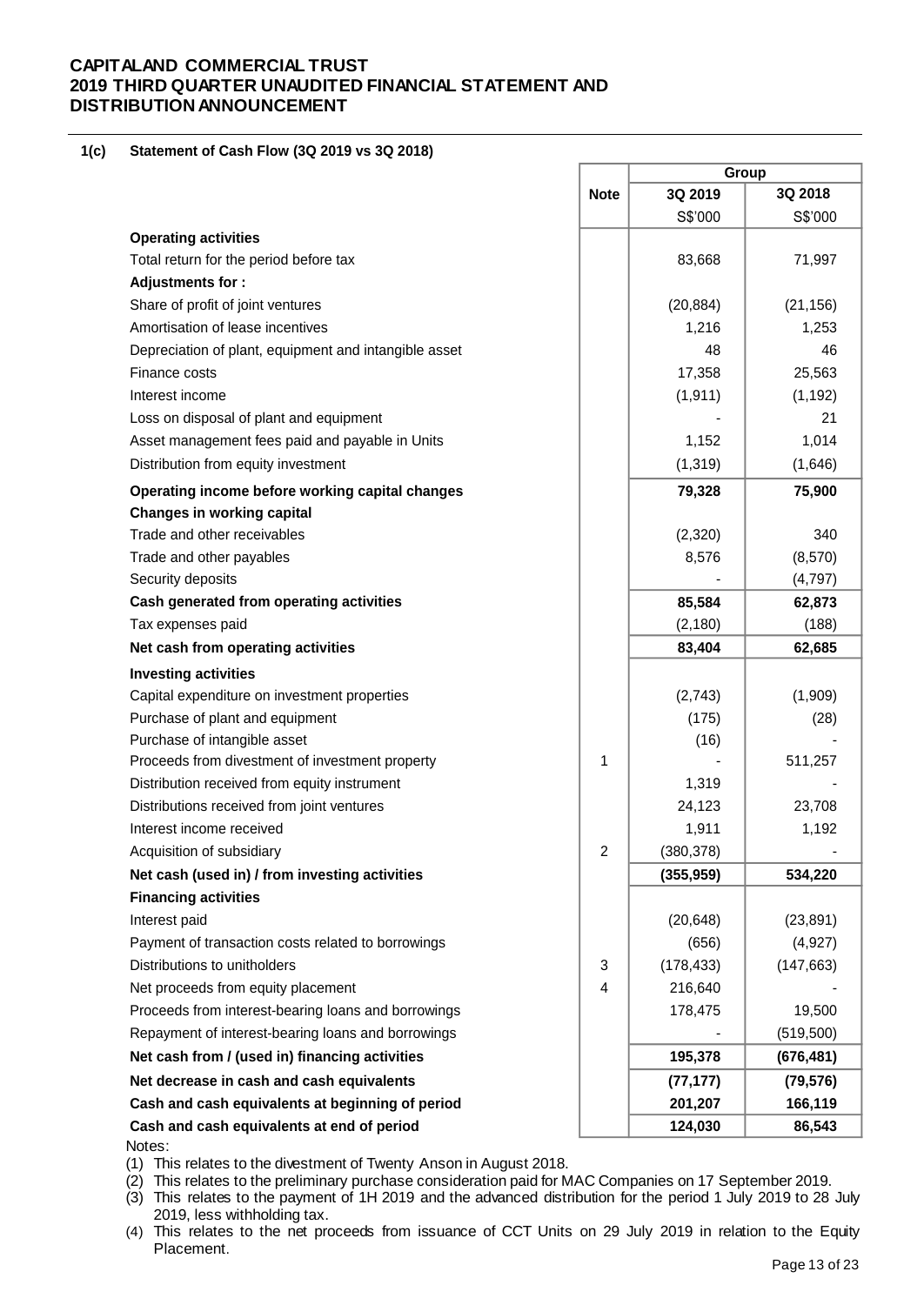#### **1(c) Statement of Cash Flow (YTD Sep 2019 vs YTD Sep 2018)**

|                                                       |                | Group        |               |
|-------------------------------------------------------|----------------|--------------|---------------|
|                                                       | <b>Note</b>    | YTD Sep 2019 | YTD Sep 2018  |
|                                                       |                | S\$'000      | S\$'000       |
| <b>Operating activities</b>                           |                |              |               |
| Total return for the period before tax                |                | 306,791      | 427,690       |
| Adjustments for:                                      |                |              |               |
| Share of profit of joint ventures                     |                | (71, 292)    | (92,062)      |
| Amortisation of lease incentives                      |                | 3,641        | 3,754         |
| Depreciation of plant, equipment and intangible asset |                | 115          | 148           |
| Finance costs                                         |                | 51,437       | 67,184        |
| Loss on disposal of plant and equipment               |                | 2            | 21            |
| Impairment losses on trade receivables                |                |              | 12            |
| Interest income                                       |                | (4,267)      | (3,520)       |
| Asset management fees paid and payable in Units       |                | 3,298        | 4,147         |
| Net increase in fair value of investment properties   |                | (57, 448)    | (178, 884)    |
| Distribution from equity instrument                   |                | (2,816)      | (3,293)       |
| Operating income before working capital changes       |                | 229,461      | 225,197       |
| <b>Changes in working capital</b>                     |                |              |               |
| Trade and other receivables                           |                | (6,608)      | 9             |
| Trade and other payables                              |                | 2,207        | (20, 589)     |
| Security deposits                                     |                | 535          | (4,215)       |
| Cash generated from operating activities              |                | 225,595      | 200,402       |
| Tax expenses paid                                     |                | (5,276)      | (1,668)       |
| Net cash from operating activities                    |                | 220,319      | 198,734       |
| <b>Investing activities</b>                           |                |              |               |
| Capital expenditure on investment properties          |                | (6, 414)     | (7, 957)      |
| Purchase of plant and equipment                       |                | (186)        | (89)          |
| Purchase of intangible asset                          |                | (16)         |               |
| Compensation received on investment property          | 1              | 40,746       |               |
| Proceeds from divestment of investment property       | $\overline{c}$ |              | 511,257       |
| Distribution received from equity instrument          |                | 2,816        | 1,647         |
| Distributions received from joint ventures            |                | 73,634       | 74,641        |
| Interest income received                              |                | 4,339        | 3,520         |
| Acquisition of subsidiaries, net of cash acquired     | 3              | (382, 479)   | (548, 894)    |
| Net cash (used in) / from investing activities        |                | (267, 560)   | 34,125        |
| <b>Financing activities</b>                           |                |              |               |
| Interest paid                                         |                | (53, 658)    | (58, 502)     |
| Payment of transaction costs related to borrowings    |                | (1,085)      | (11,085)      |
| Distributions to unitholders                          | 4              | (343, 937)   | (295, 597)    |
| Dividend to non-controlling interest                  | 5              | (77)         |               |
| Net proceeds from equity placement                    | 6              | 216,640      | 214,331       |
| Proceeds from interest-bearing loans and borrowings   |                | 178,475      | 1,799,143     |
| Repayment of interest-bearing loans and borrowings    |                |              | (1, 917, 187) |
| Net cash from / (used in) financing activities        |                | (3,642)      | (268, 897)    |
| Net decrease in cash and cash equivalents             |                | (50, 883)    | (36, 038)     |
| Cash and cash equivalents at beginning of the year    |                | 174,913      | 122,581       |
| Cash and cash equivalents at end of the period        |                | 124,030      | 86,543        |
|                                                       |                |              |               |

Notes:

1) This relates to the compensation sum received for the return of Bugis Village to the State on 1 April 2019.

2) This relates to the net proceeds received in relation to the divestment of Twenty Anson in August 2018.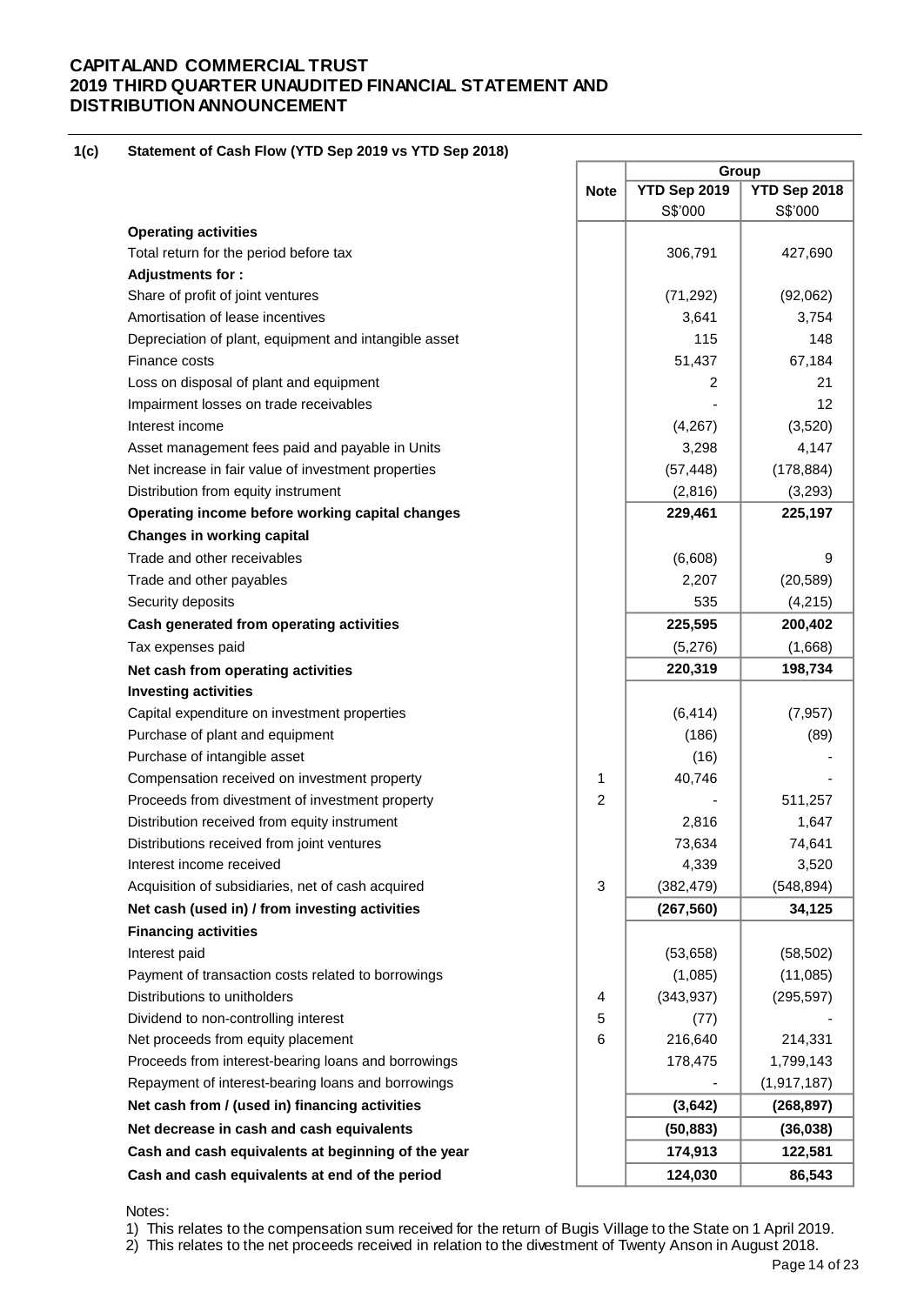- 3) For YTD September 2019, it relates to the preliminary consideration paid for MAC Companies on 17 September 2019 and balance purchase consideration paid for Gallileo Co. in January 2019. For YTD September 2018, It relates to the balance purchase consideration paid for AST2 Group and preliminary purchase consideration paid for Gallileo Co..
- 4) For YTD September 2019, it relates to distribution of income for 2H 2018, 1H 2019 and advanced distribution for the period 1 July 2019 to 28 July 2019. For YTD September 2018, it relates to distribution of income for 2H 2017 and 1H 2018.
- 5) This relates to dividend distribution to Gallileo Co's non-controlling interest in YTD September 2019.
- 6) This relates to the Equity Placement in July 2019 and the equity placement in May 2018.

#### **1(c)(i) Status on the use of proceeds raised from any offerings pursuant to Chapter 8 and whether the use of proceeds is in accordance with the stated use.**

Net proceeds from Private Placement of S\$216.6 million on 29 July 2019 was applied in accordance with stated use as follows:

| Date | Use of proceeds                                                                                        | <b>Amount used</b><br>S\$ million | Balance <sup>(a)</sup><br><b>S\$ million</b> |
|------|--------------------------------------------------------------------------------------------------------|-----------------------------------|----------------------------------------------|
|      | 17-Sep-19   For initial payment of equity in Mac Property Company B.V. and Mac<br>Carpark Company B.V. | 203.0                             | 13.6                                         |

Note

(a) Announcement will be made when the balance amount is utilized.

### **1(d)(i) Statement of movement in unitholders' funds (3Q 2019 vs 3Q 2018)**

|                                                                                     |                | Group              |                    | <b>Trust</b>       |                    |  |
|-------------------------------------------------------------------------------------|----------------|--------------------|--------------------|--------------------|--------------------|--|
|                                                                                     | <b>Note</b>    | 3Q 2019<br>S\$'000 | 3Q 2018<br>S\$'000 | 3Q 2019<br>S\$'000 | 3Q 2018<br>S\$'000 |  |
| Unitholders' fund as at beginning of period                                         |                | 6,948,992          | 6,881,831          | 6,577,269          | 6,554,199          |  |
| <b>Operations</b>                                                                   |                |                    |                    |                    |                    |  |
| Total return for the period attributable to unitholders                             |                | 81,829             | 70,267             | 84,125             | 84,660             |  |
| Unitholders' transactions                                                           |                |                    |                    |                    |                    |  |
| Creation of units:                                                                  |                |                    |                    |                    |                    |  |
| - Units issued in respect of RCS Trust's asset management fees                      |                | 627                | 1,239              | 627                | 1,239              |  |
| - Asset management fee paid and payable in Units                                    |                | 1,152              | 1,014              | 1,152              | 1,014              |  |
| - Equity placement                                                                  |                | 220,000            |                    | 220,000            |                    |  |
| - Acquisition fees paid in Units                                                    |                | 3,816              |                    | 3,816              |                    |  |
| Distributions to unitholders                                                        |                | (188, 239)         | (155, 649)         | (188, 239)         | (155, 649)         |  |
| Net increase / (decrease) in net assets resulting from unitholders'<br>transactions |                | 37,356             | (153, 396)         | 37,356             | (153, 396)         |  |
| <b>Movement in reserves</b>                                                         |                |                    |                    |                    |                    |  |
| - Foreign currency translation reserves                                             |                | 2,534              | 52                 |                    |                    |  |
| - Fair value reserves                                                               | $\overline{2}$ | (1, 123)           | (1, 204)           | (1, 123)           | (1,204)            |  |
| - Capital reserves                                                                  | 3              | (3,360)            | 1,987              | (3,360)            | 1,987              |  |
| - Hedging reserves                                                                  | 4              | (13, 491)          | (7, 432)           | (13, 787)          | (9,466)            |  |
| Net decrease in net assets resulting from movement in reserves                      |                | (15, 440)          | (6, 597)           | (18, 270)          | (8,683)            |  |
| Net increase / (decrease) in net assets                                             |                | 103,745            | (89, 726)          | 103,211            | (77, 419)          |  |
| Unitholders' fund as at end of period                                               |                | 7,052,737          | 6,792,105          | 6,680,480          | 6,476,780          |  |

Notes:

(1) This relates to translation differences from foreign operations and foreign currency loans forming part of net investment in foreign operations.

(2) This relates to mark-to-market movement of MQREIT.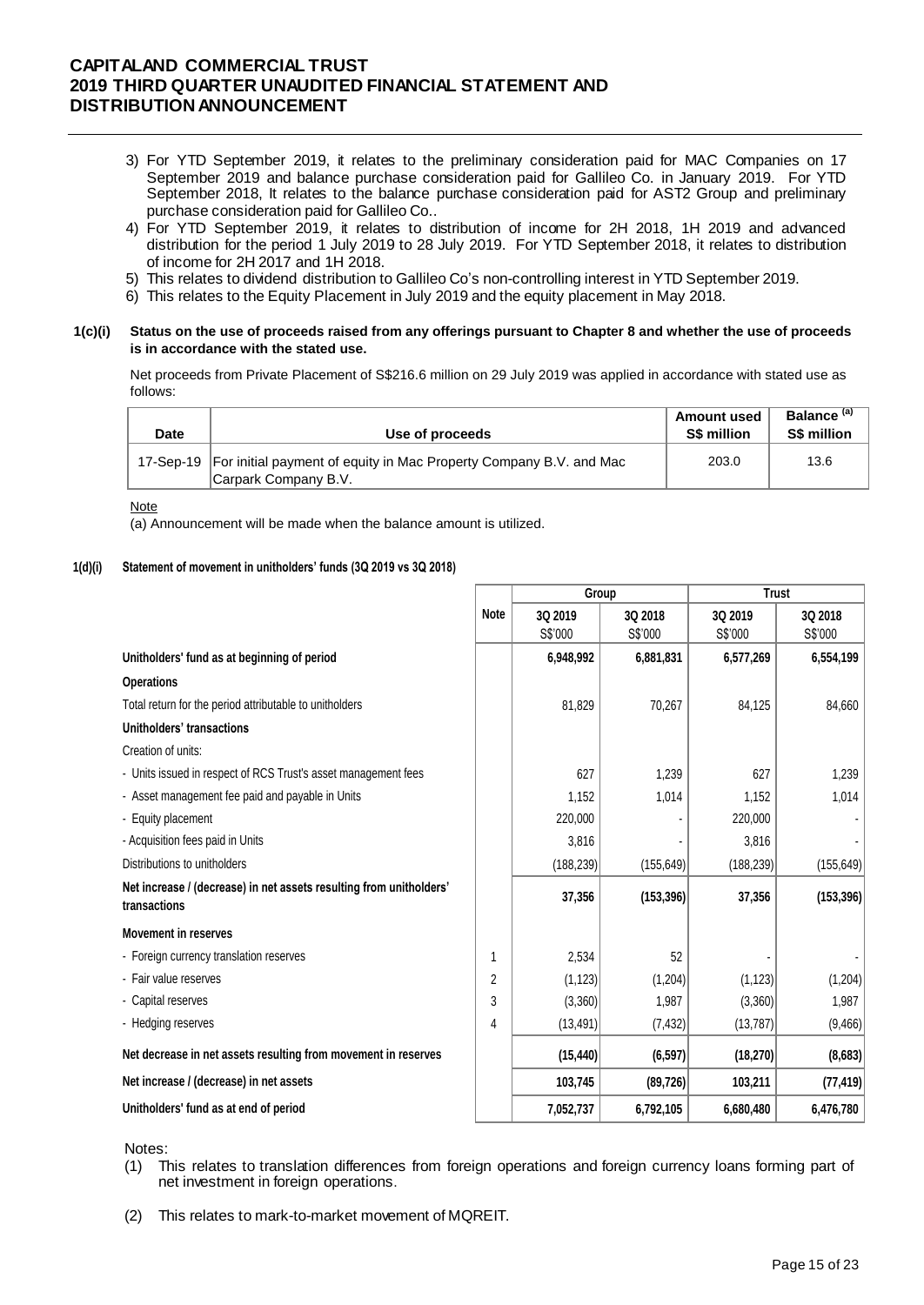- (3) In 3Q 2019, this relates to transaction costs incurred for the issuance of 105.0 million Units for the Equity Placement in July 2019. In 3Q 2018, it relates to adjustment in issuance cost.
- (4) The movement in hedging reserves for the Trust relates to the fair value changes of the cross currency and interest rate swaps and the revaluation of JPY and HKD notes. Included in movement for the Group was MSO Trust's movement in hedging reserves and the Group's share of movement in hedging reserves of the joint ventures.

#### **1(d)(i) Statement of movement in unitholders' funds (YTD Sep 2019 vs YTD Sep 2018)**

|                                                                                |             | Group        |              | <b>Trust</b> |              |
|--------------------------------------------------------------------------------|-------------|--------------|--------------|--------------|--------------|
|                                                                                | <b>Note</b> | YTD Sep 2019 | YTD Sep 2018 | YTD Sep 2019 | YTD Sep 2018 |
|                                                                                |             | S\$'000      | S\$'000      | S\$'000      | S\$'000      |
| Unitholders' fund as at beginning of the year                                  |             | 6,892,018    | 6,416,923    | 6,562,772    | 5,993,766    |
| <b>Operations</b>                                                              |             |              |              |              |              |
| Total return for the year attributable to unitholders                          |             | 301,627      | 422,233      | 261,020      | 550,378      |
| <b>Unitholders' transactions</b>                                               |             |              |              |              |              |
| Creation of new units:                                                         |             |              |              |              |              |
| - Units issued in respect of RCS Trust's asset management fees                 |             | 6,074        | 7,901        | 6,074        | 7,901        |
| - Asset management fee paid and payable in Units                               |             | 3,298        | 4,147        | 3,298        | 4,147        |
| - Equity placement                                                             |             | 220,000      | 217,880      | 220,000      | 217,880      |
| - Acquisition fees paid in Units                                               |             | 3,816        |              | 3,816        |              |
| Distributions to unitholders                                                   |             | (353, 744)   | (303, 584)   | (353, 744)   | (303, 584)   |
| Net decrease in net assets resulting from unitholders' transactions            |             | (120, 556)   | (73, 656)    | (120, 556)   | (73, 656)    |
| <b>Movement in reserves</b>                                                    |             |              |              |              |              |
| - Foreign currency translation reserves                                        | 1           | 2,470        | 78           |              |              |
| - Fair value reserves                                                          | 2           | (1,080)      | (4,329)      | (1,080)      | (4,329)      |
| - Capital reserves                                                             | 3           | (3,360)      | (1, 382)     | (3,360)      | (1, 382)     |
| - Hedging reserves                                                             | 4           | (18, 382)    | 32,238       | (18, 316)    | 12,003       |
| Net (decrease) / increase in net assets resulting from movement in<br>reserves |             | (20, 352)    | 26,605       | (22, 756)    | 6,292        |
| Net increase in net assets                                                     |             | 160,719      | 375,182      | 117,708      | 483,014      |
| Unitholders' fund as at end of the period                                      |             | 7,052,737    | 6,792,105    | 6,680,480    | 6,476,780    |

### Notes:

- (1) This relates to translation differences from foreign operations and foreign currency loans forming part of net investment in foreign operations.
- (2) This relates to mark-to-market movement of MQREIT.
- (3) For YTD Sep 2019, it relates to the transaction costs incurred in relation to the issue of 105.0 million Units for the Equity Placement in July 2019. For YTD Sep 2018, it relates mainly to the transaction costs in relation to the issue of 130.0 million Units for the equity placement in May 2018.
- (4) The movement in hedging reserves for the Trust relates to the fair value changes of the cross currency and interest rate swaps and the revaluation of JPY and HKD notes. Included in movement for the Group was MSO Trust's movement in hedging reserves and the Group's share of movement in hedging reserves of the joint ventures.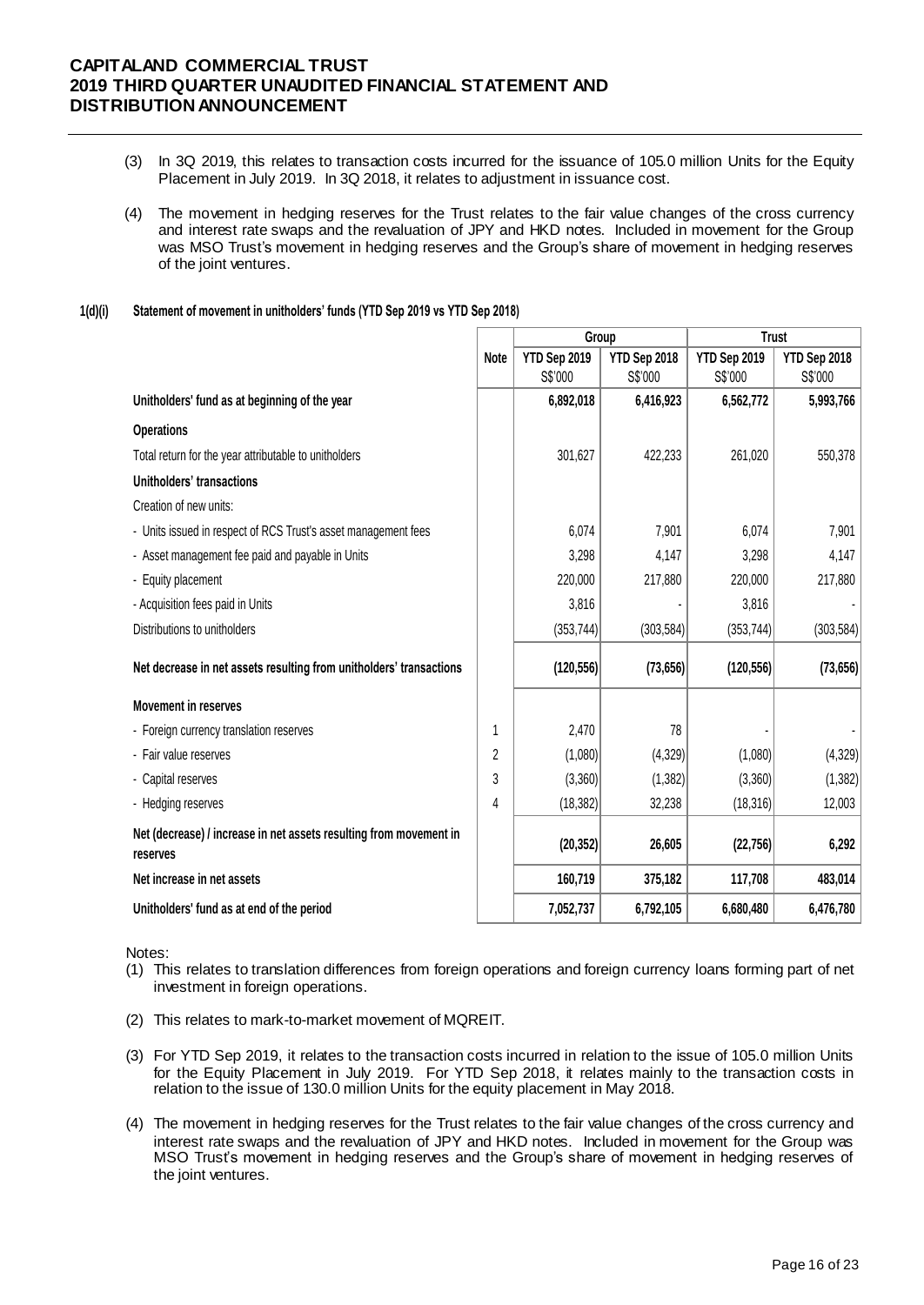#### **1(d)(ii) Details of any change in the units (3Q 2019 vs 3Q 2018)**

|                                                                                              | <b>Group and Trust</b>  |                         |  |
|----------------------------------------------------------------------------------------------|-------------------------|-------------------------|--|
|                                                                                              | 3Q 2019<br><b>Units</b> | 3Q 2018<br><b>Units</b> |  |
| Units in issue as at beginning of period                                                     | 3,749,771,856           | 3,742,685,099           |  |
| New Units issued:                                                                            |                         |                         |  |
| As payment of asset management fee in relation to 60.0% interest in RCS Trust <sup>(1)</sup> | 293,906                 | 754,413                 |  |
| As payment of base component of asset management fees for Asia Square Tower 2                | 256,900                 | 322,571                 |  |
| Equity placement <sup>(2)</sup>                                                              | 105,012,000             |                         |  |
| Acquisition fees paid in Units <sup>(3)</sup>                                                | 1,787,384               |                         |  |
| Total Units issued as at end of period                                                       | 3,857,122,046           | 3,743,762,083           |  |

Notes:

- (1) For 3Q 2019, it relates to Units issued for payment of 50.0% of the base component of management fees for 2Q 2019. The remaining 50.0% of the base component of management fees was paid in cash. (3Q 2018: Units issued for payment of 100% of the base component of management fees for 2Q 2018).
- (2) This relates to the Equity Placement in July 2019.
- (3) This relates to the acquisition fees of MAC Companies.
- **1(d)(ii) Details of any change in the units (YTD Sep 2019 vs YTD Sep 2018)**

|                                                                                                   | <b>Group and Trust</b> |                       |  |
|---------------------------------------------------------------------------------------------------|------------------------|-----------------------|--|
|                                                                                                   | YTD Sep 2019<br>Units  | YTD Sep 2018<br>Units |  |
| Units in issue as at beginning of year<br>New Units issued:                                       | 3,744,429,288          | 3,608,145,589         |  |
| As payment of asset management fee in relation to RCS Trust (CCT's 60.0% interest) <sup>(1)</sup> | 3,327,737              | 4,273,181             |  |
| As payment of asset management fees in relation to CCT properties <sup>(2)</sup>                  | 2,565,637              | 1,343,313             |  |
| Equity placement <sup>(3)</sup>                                                                   | 105,012,000            | 130,000,000           |  |
| Acquisition fees paid in Units <sup>(4)</sup>                                                     | 1,787,384              |                       |  |
| Total Units issued as at end of the period                                                        | 3,857,122,046          | 3,743,762,083         |  |

Notes:

- (1) For YTD Sep 2019, it relates to Units issued for payment of FY 2018 performance fees and 50.0% of the base component of management fees for 4Q 2018, 1Q 2019 and 2Q 2019. The remaining 50.0% of the base component of management fees was paid in cash. (YTD Sep 2018: Units issued for payment of FY 2018 performance fees as well as 4Q 2017, 2Q 2018 and 50.0% of 3Q 2018 base component of management fees).
- (2) For YTD Sep 2019, this relates to Units issued for payment of FY 2018 performance fees, 4Q 2018, 1Q 2019, 2Q 2019 base component of AST2's asset management fees (YTD Sep 2018: Units issued for payment of base component of asset management fee for 1Q 2018 and 2Q 2018 for AST2 and performance component of asset management fee for FY 2017 of One George Street and Wilkie Edge).
- (3) For YTD Sep 2019, this relates to the Equity Placement in July 2019, while for YTD Sep 2018, it relates to the equity placement in May 2018.
- (4) This relates to the acquisition fees of MAC Companies.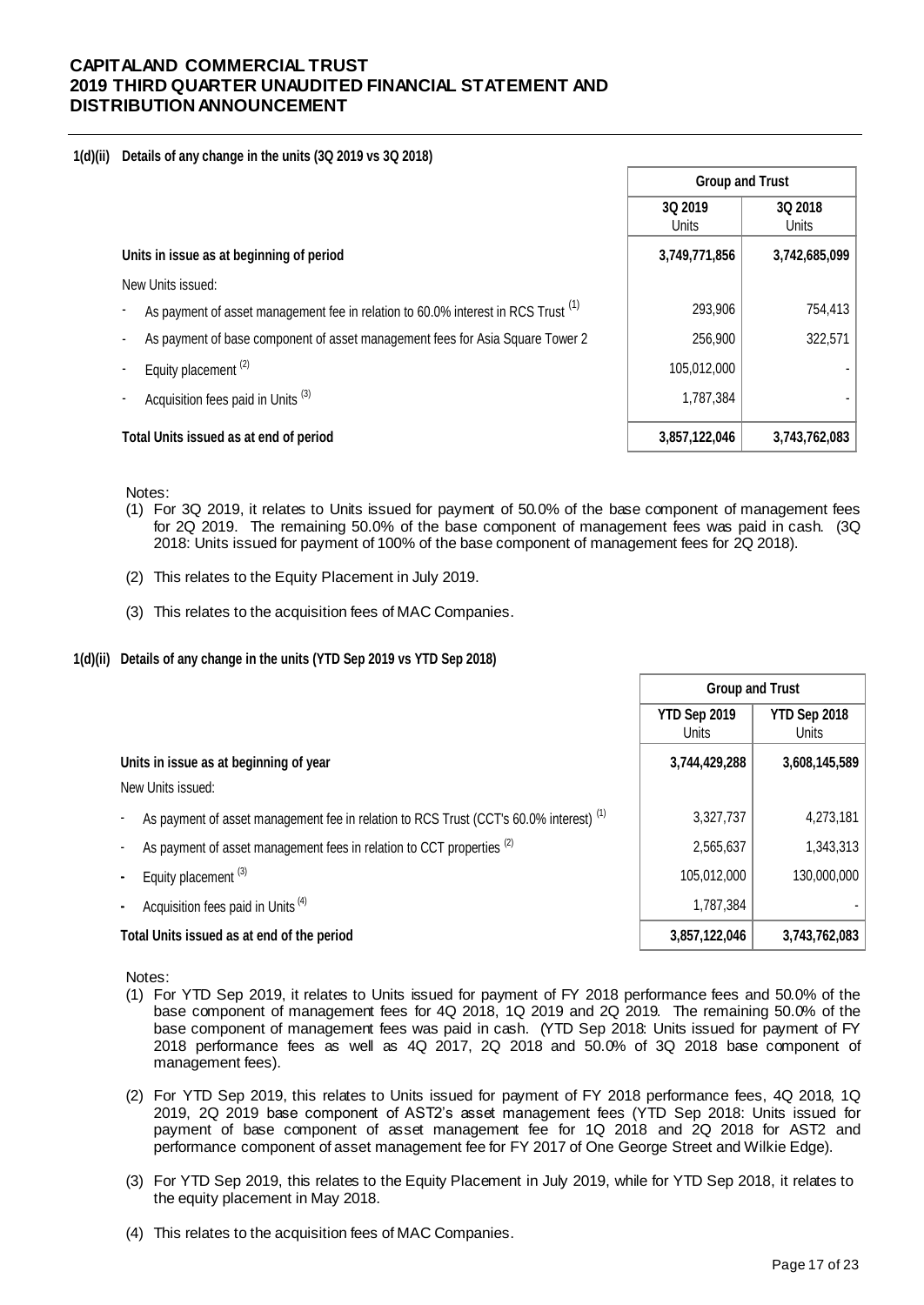**2 Whether the figures have been audited or reviewed, and in accordance with which auditing standard or practice**

The figures have not been audited nor reviewed by our auditors.

**3 Where the figures have been audited or reviewed, the auditors' report (including any qualifications or emphasis of matter)**

Not applicable.

**4 Whether the same accounting policies and methods of computation as in the issuer's most recent audited annual financial statements have been applied**

Except as disclosed in paragraph 5 below, the Group has applied the same accounting policies and methods of computation in the preparation of the financial statements for the current reporting period compared with the audited financial statements for the year ended 31 December 2018.

#### **5 If there are any changes in the accounting policies and methods of computation, including any required by an accounting standard, what has changed, as well as the reasons for, and the effect of, the change**

The Group has adopted new Financial Reporting Standards in Singapore ("FRSs") for the financial period beginning 1 January 2019 as follows:

#### FRS 116 Leases

FRS 116 introduces a single, on-balance sheet lease accounting model for lessees. A lessee recognises a right-of-use ("ROU") asset representing its right to use the underlying asset and a lease liability representing its obligation to make lease payments. Lessor accounting remains similar to the current standard – i.e. lessors continue to classify leases as finance or operating leases.

The Group recognises its existing operating lease arrangements as ROU assets with corresponding lease liabilities and measures lease liabilities by applying a single discount rate to its office leases.

The Group applied the practical expedient to recognise amounts of ROU assets equal to its lease liabilities on 1 January 2019 and recognition exemptions for short-term leases and leases of low value items in accordance with the principles of FRS116.

For ROU assets which meet the definition of investment properties under the principles of FRS 40, the Group presents these leased assets as part of investment properties. For other ROU assets, the Group presents them as part of plant and equipment.

The nature of expenses related to such leases has changed as the principles under FRS 116 replaces the straight-line operating lease expense with depreciation charge for ROU assets and interest expense on lease liabilities.

There is no significant impact to the financial statements of the Group.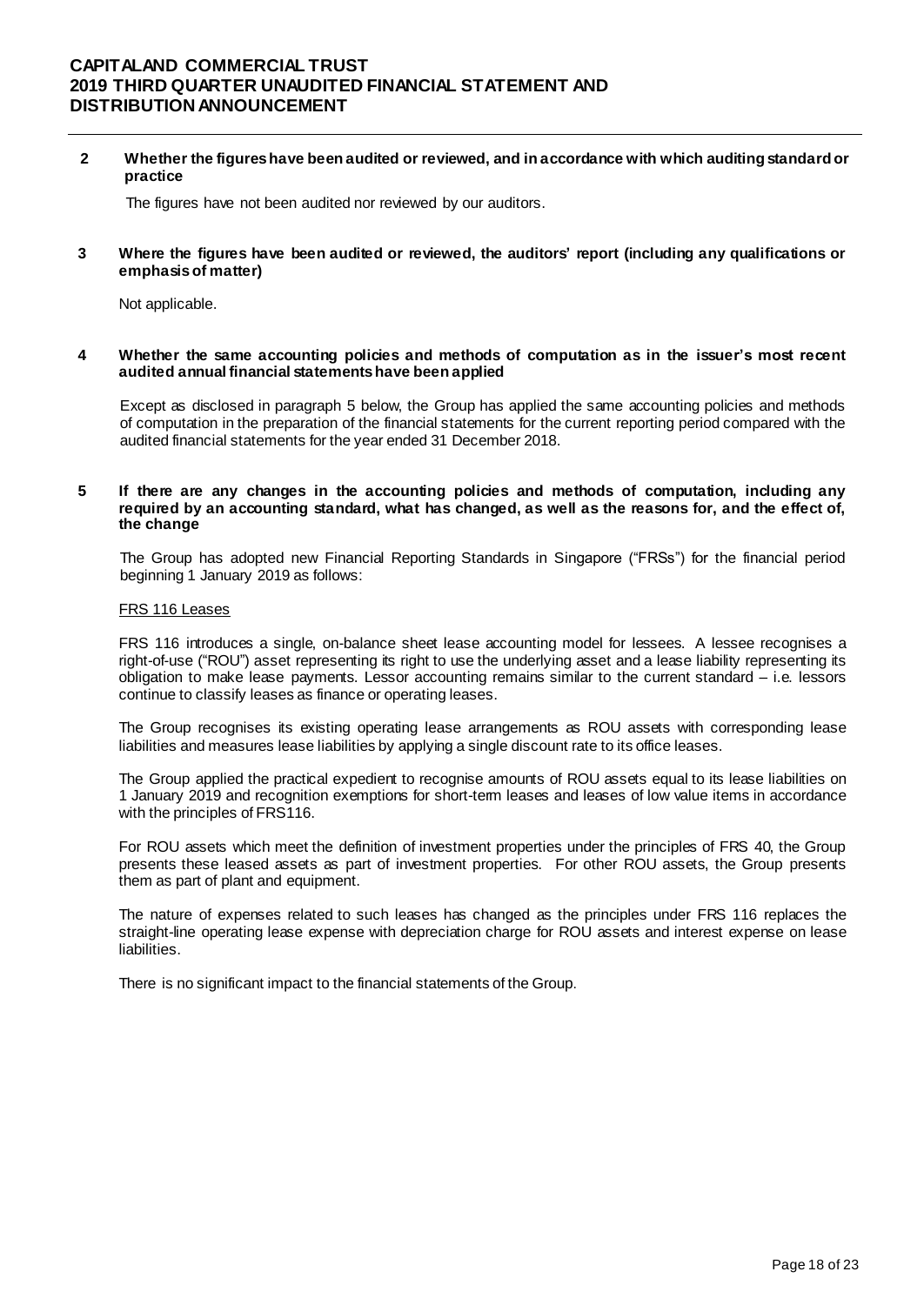## **6 Earnings per unit ("EPU") and distribution per unit ("DPU") for the financial period**

## **EPU (3Q 2019 vs 3Q 2018)**

|                                                           |                   | Group             | <b>Trust</b>      |                   |  |
|-----------------------------------------------------------|-------------------|-------------------|-------------------|-------------------|--|
|                                                           | 3Q 2019           | 3Q 2018           | 3Q 2019           | 3Q 2018           |  |
| Basic EPU <sup>(1)</sup>                                  |                   |                   |                   |                   |  |
| Weighted average number of Units for the period           | 3,823,268,209     | 3,742,692,353     | 3,823,268,209     | 3,742,692,353     |  |
| Basic EPU                                                 | 2.14 <sub>c</sub> | 1.88 <sub>¢</sub> | 2.20 <sub>c</sub> | 2.26¢             |  |
| Diluted EPU <sup>(2)</sup>                                |                   |                   |                   |                   |  |
| Weighted average number of Units for the period (diluted) | 3,826,153,518     | 3,746,555,124     | 3,826,153,518     | 3,746,555,124     |  |
| Diluted EPU                                               | 2.14 <sub>¢</sub> | 1.88 <sub>¢</sub> | 2.20¢             | 2.26 <sub>¢</sub> |  |

## **EPU (YTD Sep 2019 vs YTD Sep 2018)**

|                                                           | Group                               |               | <b>Trust</b>        |               |
|-----------------------------------------------------------|-------------------------------------|---------------|---------------------|---------------|
|                                                           | YTD Sep 2018<br><b>YTD Sep 2019</b> |               | <b>YTD Sep 2019</b> | YTD Sep 2018  |
| Basic EPU <sup>(1)</sup>                                  |                                     |               |                     |               |
| Weighted average number of Units for the period           | 3,773,298,201                       | 3,671,494,142 | 3,773,298,201       | 3,671,494,142 |
| Basic EPU                                                 | 7.99 <sub>¢</sub>                   | 11.50c        | 6.92¢               | 14.99¢        |
| Diluted EPU <sup>(2)</sup>                                |                                     |               |                     |               |
| Weighted average number of Units for the period (diluted) | 3,776,187,572                       | 3,675,361,723 | 3,776,187,572       | 3,675,361,723 |
| Diluted EPU                                               | 7.99 <sub>¢</sub>                   | 11.49c        | 6.91c               | 14.97¢        |

Notes:

- (1) Basic EPU was computed on total return for the period after tax (excluding non-controlling interests) over the weighted average number of Units for the period.
- (2) Diluted EPU was computed on total return for the period after tax (excluding non-controlling interests) over the weighted average number of Units for the period which had included potential dilutive Units assuming issuance of Units for the settlement of unpaid asset management fees.

## **Distribution per unit ("DPU")**

In computing the DPU, the number of Units as at end of the period was used for the computation.

|                                                   | 3Q 2019       | 3Q 2018       | <b>YTD Sep 2019</b> | YTD Sep 2018  |
|---------------------------------------------------|---------------|---------------|---------------------|---------------|
| Number of Units in issue at the end of the period | 3,857,122,046 | 3,743,762,083 | 3,857,122,046       | 3,743,762,083 |
| DPU (cents) for period                            | 2.20¢         | 2.20¢         | 6.60 <sub>¢</sub>   | 6.48¢         |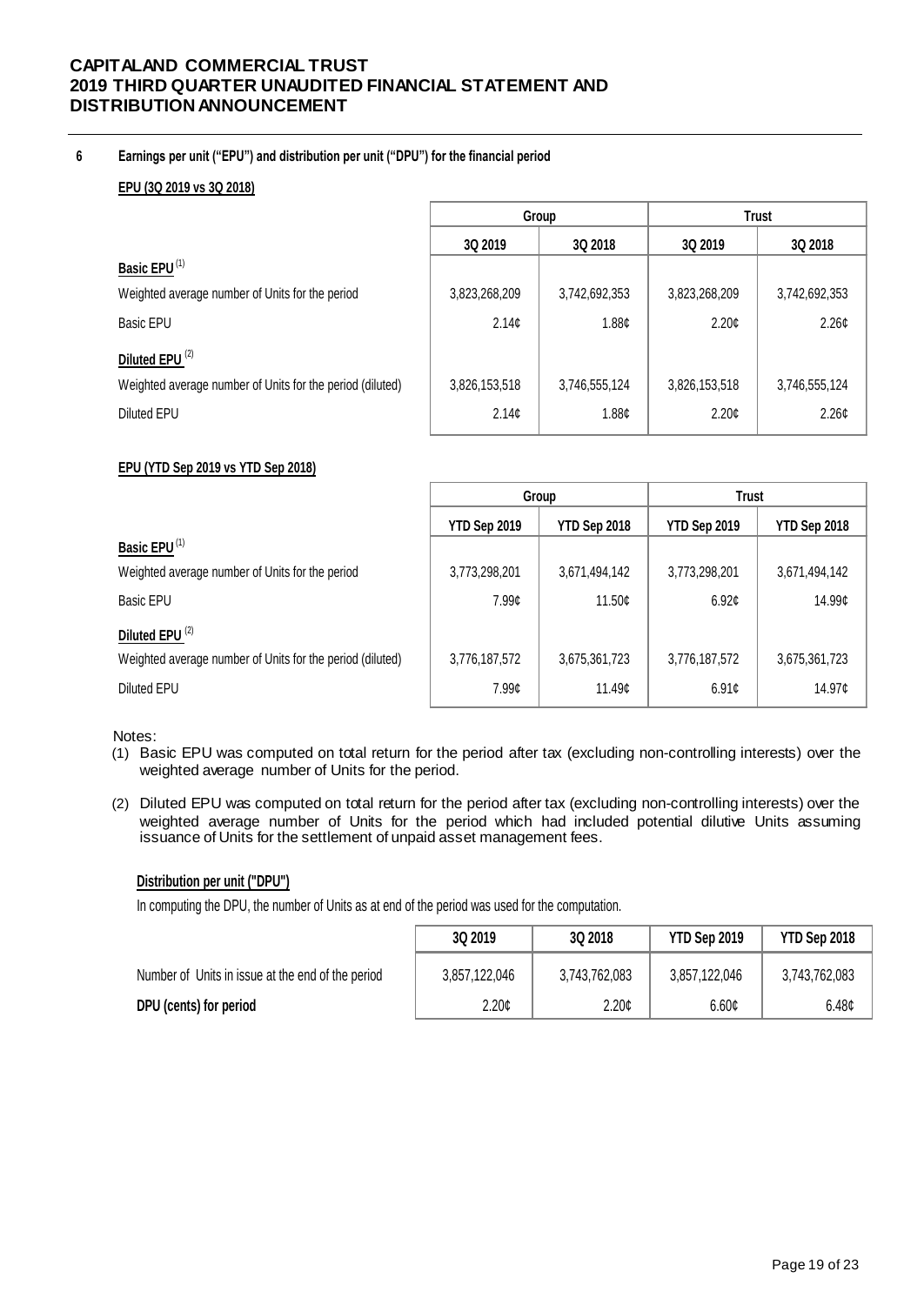#### **7 Net asset value ("NAV") / Net tangible asset ("NTA") per Unit based on Units in issue at the end of the period.**

|                                                                                    |      | Group         |               | Trust         |               |  |
|------------------------------------------------------------------------------------|------|---------------|---------------|---------------|---------------|--|
|                                                                                    | Note | 30 Sep 2019   | 31 Dec 2018   | 30 Sep 2019   | 31 Dec 2018   |  |
| Number of Units in issue at end of the period                                      |      | 3,857,122,046 | 3,744,429,288 | 3,857,122,046 | 3,744,429,288 |  |
| NAV / NTA (S\$'000)                                                                |      | 7,052,737     | 6,892,018     | 6,680,480     | 6,562,772     |  |
| NAV / NTA per Unit                                                                 | 2    | \$1.83        | \$1.84        | \$1.73        | \$1.75        |  |
| Adjusted NAV / NTA per Unit (excluding the<br>distributable income to unitholders) |      | \$1.81        | \$1.80        | \$1.71        | \$1.71        |  |

Notes:

(1) This excluded non-controlling interest's share of NAV/NTA.

(2) NAV/NTA per Unit were computed based on NAV/NTA over the number of Units in issue as at end of the period respectively.

## **8 Review of the performance**

|                                                     | Group     |           |           |              |              |           |
|-----------------------------------------------------|-----------|-----------|-----------|--------------|--------------|-----------|
| <b>Statement of Total Return</b>                    | 3Q 2019   | 3Q 2018   | Change    | YTD Sep 2019 | YTD Sep 2018 | Change    |
|                                                     | S\$'000   | S\$'000   | $\%$      | S\$'000      | S\$'000      | $\%$      |
| Gross revenue                                       | 103,804   | 100,510   | 3.3       | 304,551      | 294,943      | 3.3       |
| Property operating expenses                         | (22,660)  | (20, 113) | 12.7      | (65, 222)    | (59,600)     | 9.4       |
| Net property income                                 | 81,144    | 80,397    | 0.9       | 239,329      | 235,343      | 1.7       |
| Interest income                                     | 1,911     | 1,192     | 60.3      | 4,267        | 3,520        | 21.2      |
| Investment income                                   | 1,319     | 1,646     | (19.9)    | 2,816        | 3,293        | (14.5)    |
| Asset management fees:                              |           |           |           |              |              |           |
| - Base fees                                         | (2,085)   | (2,046)   | 1.9       | (6,011)      | (6, 118)     | (1.7)     |
| - Performance fees                                  | (3, 162)  | (3,073)   | 2.9       | (9, 385)     | (8,645)      | 8.6       |
| Trust and other operating expenses                  | 1,015     | (1,712)   | <b>NM</b> | (1,528)      | (3,465)      | (55.9)    |
| Finance costs                                       | (17, 358) | (25, 563) | (32.1)    | (51, 437)    | (67, 184)    | (23.4)    |
| Net income before share of profit of joint ventures | 62,784    | 50,841    | 23.5      | 178,051      | 156,744      | 13.6      |
| Share of profit (net of tax) of joint ventures      | 20,884    | 21,156    | (1.3)     | 71,292       | 92,062       | (22.6)    |
| Net income before tax                               | 83,668    | 71,997    | 16.2      | 249,343      | 248,806      | 0.2       |
| Net increase in fair value of investment properties |           |           |           | 57,448       | 178,884      | (67.9)    |
| Total return for the period before tax              | 83,668    | 71,997    | 16.2      | 306,791      | 427,690      | (28.3)    |
| Tax expense                                         | (1,617)   | (1,500)   | 7.8       | (4,550)      | (4, 859)     | (6.4)     |
| Total return for the period after tax               | 82,051    | 70,497    | 16.4      | 302,241      | 422,831      | (28.5)    |
| <b>Distribution Statement</b>                       |           |           |           |              |              |           |
| Total return attributable to unitholders            | 81,829    | 70,267    | 16.5      | 301,627      | 422,233      | (28.6)    |
| Net tax and other adjustments                       | (24, 039) | (14, 822) | 62.2      | (134, 043)   | (259, 630)   | (48.4)    |
| Tax-exempt income distribution                      | 3,850     | 3,850     |           | 11,100       | 4,600        | <b>NM</b> |
| Distribution from joint ventures                    | 23,189    | 23,390    | (0.9)     | 71,303       | 71,471       | (0.2)     |
| Distributable income to unitholders                 | 84,829    | 82,685    | 2.6       | 249,987      | 238,674      | 4.7       |
| DPU for the period                                  | 2.20¢     | 2.20c     | ä,        | 6.60c        | 6.48c        | 1.9       |
|                                                     |           |           |           |              |              |           |

*NM – Not Meaningful*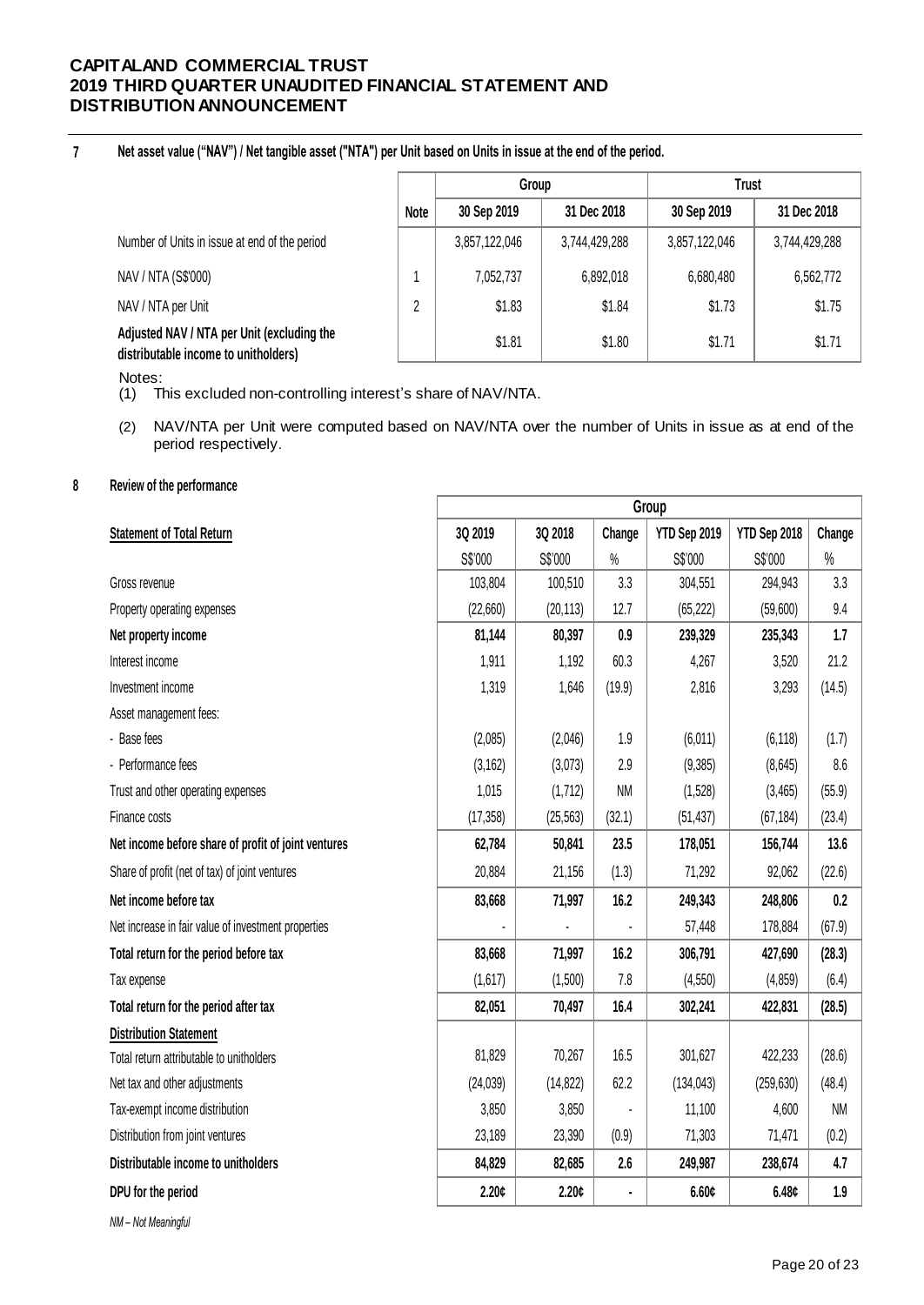### **Review of CCT Group's performance 3Q 2019 vs3Q 2018**

- a) Gross revenue for 3Q 2019 was S\$103.8 million, an increase of S\$3.3 million or 3.3% over 3Q 2018. The increase was due to higher gross revenue from AST2, 21 Collyer Quay, Capital Tower and contribution from MAC with effect from 18 September 2019 and a one-off compensation sum of S\$2.1 million received from a tenant at AST2 for early surrender of lease. The increase was offset by the divestment of Twenty Anson on 29 August 2018 and lower gross revenue from Six Battery Road and Bugis Village.
- b) Property operating expenses for 3Q 2019 were S\$22.7 million, an increase of S\$2.5 million or 12.7% over 3Q 2018 mainly due to rental charges payable to SLA for Bugis Village with effect from 1 April 2019 as well as higher marketing expenses.
- c) The credit balance in trust and other operating expenses for 3Q 2019 of S\$1.0 million was mainly due to foreign exchange gain.
- d) Finance costs of S\$17.4 million for 3Q 2019 were S\$8.2 million or 32.1% lower than 3Q 2018 largely due to lower average cost of borrowings and for 3Q 2018, there was a one-off fees and expenses paid by MSO Trust for the prepayment of borrowings in September 2018
- e) Share of profit of joint ventures relates to CCT's share of profits of RCS Trust (60%), OGS LLP (50%) and GOT and GSRT (45%).
- f) CCT's distributable income for 3Q 2019 increased to S\$84.8 million or 2.6% from that of 3Q 2018 due to higher net property income and lower cost of borrowings.

## **Review of CCT Group's performance YTD September 2019 vs YTD September 2018**

- a) Gross revenue for YTD Sep 2019 was S\$304.6 million, an increase of S\$9.6 million or 3.3% over YTD Sep 2018. The increase was due to higher gross revenue from AST2, 21 Collyer Quay, Capital Tower and a one-off compensation sum of S\$2.1 million from a tenant in AST2 for early surrender of lease, which offset lower gross revenue from Six Battery Road and Bugis Village, while the contributions from Gallileo with effect from 19 June 2018 and MAC from 18 September 2019 offset the impact arising from the divestment of Twenty Anson on 29 August 2018.
- b) Property operating expenses for YTD Sep 2019 were S\$65.2 million, an increase of S\$5.6 million or 9.4% over YTD Sep 2018 mainly due to rental charges payable to SLA for Bugis Village with effect from 1 April 2019, higher marketing expenses as well as the addition of property operating expenses of Gallileo and MAC.
- c) Trust and other operating expenses for YTD Sep 2019 of S\$1.5 million was lower than YTD Sep 2018 mainly due to foreign exchange gain in YTD Sep 2019.
- d) Finance costs of S\$51.4 million for YTD Sep 2019 were S\$15.7 million or 23.4% lower than YTD Sep 2018 largely due to lower average cost of borrowings and for YTD Sep 2018, there was a one-off fees and expenses paid by MSO Trust for the prepayment of borrowings in September 2018.
- e) Share of profit of joint ventures relates to CCT's share of profits of RCS Trust (60%), OGS LLP (50%) and GOT and GSRT (45%). The lower share of profits of joint ventures was mainly due to lower revaluation gains.
- 2) CCT's distributable income for YTD Sep 2019 of S\$250.0 million increased by 4.7% from that of YTD Sep 2018 due to higher net property income, lower costs of borrowings and higher distribution of tax-exempt income.

#### **9 Variance from Previous Forecast / Prospect Statement**

CCT did not disclose any forecast to the market.

#### **10 Commentary on the competitive conditions of the industry in which the group operates and any known factors or events that may affect the group in the next reporting period and the next 12 months**

In 3Q 2019, CCT signed approximately 480,000 square feet of new and renewal leases, of which 57% are new. Aside from coworking, new demand mainly came from companies in the Business Consultancy, IT, Media and Telecommunications, Banking, and Financial Services sectors.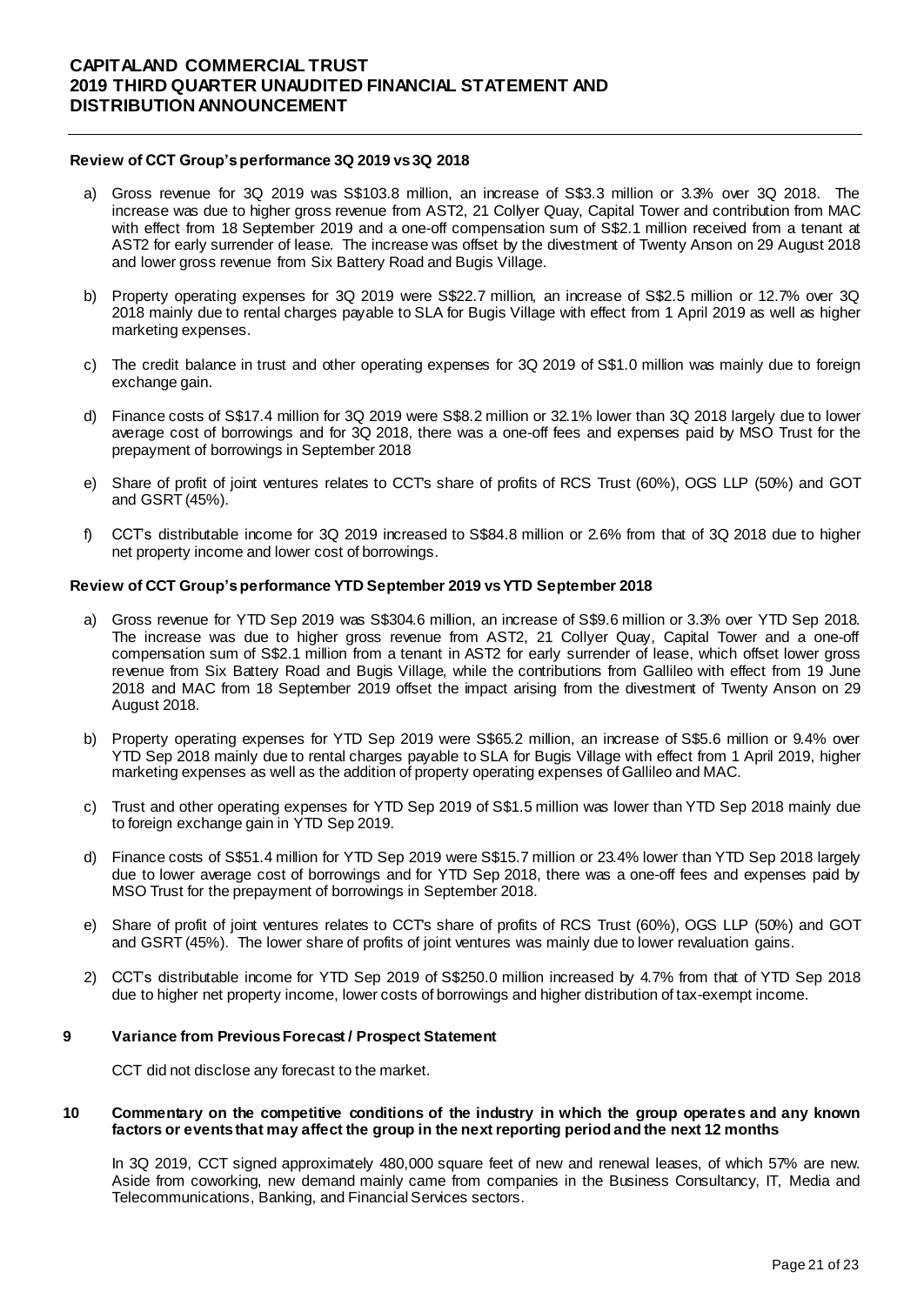Through proactive leasing initiatives, committed occupancy for CapitaSpring has ramped up to approximately 31% ahead of its scheduled completion in 1H 2021. New take-up at CapitaSpring comprises two leases for around 45,000 square feet of space. Each leasing an entire floor, both companies are from the Real Estate and property Services sector and one of them is The Work Project (Commercial) Pte Ltd, a wholly owned subsidiary of the joint venture between flexible space provider The Work Project and CapitaLand Limited.

CCT Group's YTD September 2019 interest expense was lower compared to the same period in 2018 due to the prepayment of higher interest borrowings with proceeds from the divestment of Twenty Anson in 3Q 2018. We continue to proactively manage interest expenses. On 7 October 2019, MSO Trust, which holds CapitaGreen, prepaid S\$180.0 million secured bank borrowings at 3.04% per annum with lower interest EUR loans. The EUR denominated borrowings obtained by CCT was to hedge CCT's net investment value in MAC.

### **Outlook**

Based on data from CBRE Research, Singapore's average monthly Grade A office market rent grew at a rate of 6.0% year-on-year in 2019 to S\$11.45 per square foot as at 30 September 2019. Occupancy in Singapore's Core CBD office buildings as at end September was 96.0%, inching up from 95.8% as at end June 2019.

Frankfurt's office market is expected to remain resilient due to decreasing vacancy rates and ongoing precommitment for new supply.

### **11 Distributions**

## **11(a) Current financial period**

Any distributions declared for the current financial period? No

### **11(b) Corresponding period of the preceding financial period**

### **Any distributions declared for the corresponding period of the preceding financial period? No**

### **12 If no distribution hasbeen declared/recommended, a statement to that effect**

No distribution has been declared for the third quarter of 2019.

### **13 General mandate relating to interested party transactions**

CCT has not obtained a general mandate from unitholders for Interested Person Transactions.

### **14 Confirmation that issuer has procured undertakings from all itsDirectors and Executive Officers (in the format set out in Appendix 7.7) under Rule 720(1)**

The Manager confirms that it has procured undertakings from all its Directors and executive officers in the format set out in Appendix 7.7 of the Listing Manual.

### **15 Confirmation Pursuant to Rule 705(5) of the Listing Manual**

To the best of our knowledge, nothing has come to the attention of the Board of Directors of the Manager which may render the third quarter 2019 unaudited financial statements of the Group and Trust to be false or misleading in any material respect.

On behalf of the Board of the Manager, CapitaLand Commercial Trust Management Limited

Jonathan Yap Neng Tong Chee Tien Jin Kevin Director **Director** Director